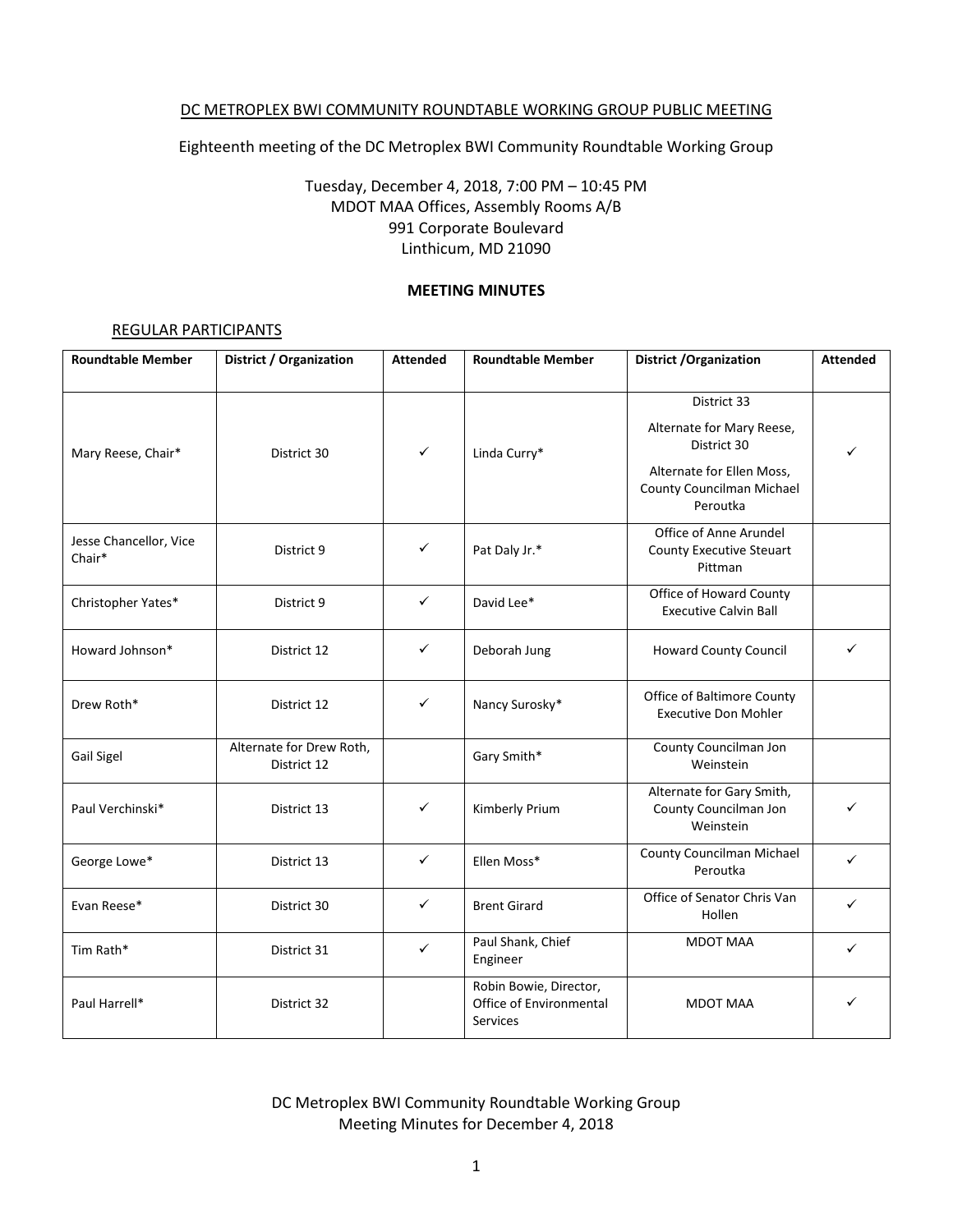| <b>Roundtable Member</b>    | District / Organization                                                                      | <b>Attended</b> | <b>Roundtable Member</b>                                                                 | District / Organization                                         | <b>Attended</b> |
|-----------------------------|----------------------------------------------------------------------------------------------|-----------------|------------------------------------------------------------------------------------------|-----------------------------------------------------------------|-----------------|
| <b>Richard Campbell</b>     | Alternate for Paul Harrell,<br>District 32                                                   | ✓               | Darline Terrell-Tyson,<br>Deputy Director, Office<br>of Environmental<br><b>Services</b> | MDOT MAA                                                        |                 |
| Dan Klosterman*             | District 32                                                                                  | ✓               | Karen Harrell, Noise<br>Program                                                          | MDOT MAA                                                        |                 |
| Marcus Parker Sr.           | Alternate for Dan<br>Klosterman, District 32                                                 |                 | Louisa Goldstein,<br>Counsel                                                             | <b>MDOT MAA</b>                                                 |                 |
| David Scheffenacker<br>Jr.* | District 32                                                                                  |                 | Paige Kroner                                                                             | Mid Atlantic Regional<br>Representative, NBAA                   |                 |
| Lance Brasher*              | District 33                                                                                  | ✓               | Kyle Evans                                                                               | <b>General Aviation</b><br>Representative, CP<br>Management LLC |                 |
| Ramond Robinson             | Alternate for Pat Daly Jr.,<br>Office of Anne Arundel<br>County Executive Steuart<br>Pittman | $\checkmark$    | David Richardson                                                                         | Southwest Airlines                                              |                 |

*\*Voting Members*

### ADDITIONAL PARTICIPANTS

Maryland Department of Transportation (MDOT) Maryland Aviation Administration (MAA) Jonathan Dean, Communications Manager Kevin Clarke, Director, Office of Planning Bruce Rineer, Manager, Commercial Development Trey Hanna, Assistant for Legislative and Special Projects Roberta Walker, Administrative Assistant

Contractor Support Adam Scholten, HMMH Kurt Hellauer, HMMH Royce Bassarab, HNTB

#### MEETING MATERIALS

Participants received the following materials in advance:

- Meeting Agenda for December 4, 2018
- Draft Meeting Minutes from July 17, 2018
- Draft Meeting Minutes from October 4, 2018

#### Handouts at meeting:

- Meeting Agenda for December 4, 2018
- Draft Meeting Minutes from July 17, 2018
- Draft Meeting Minutes from October 4, 2018
- DC Metroplex BWI Community Roundtable Roster as of November 14, 2018
- MDOT MAA presentation titled "Analysis of April 24, 2018 FAA Proposed Procedure Changes at Baltimore/Washington International Thurgood Marshall Airport (BWI Marshall)"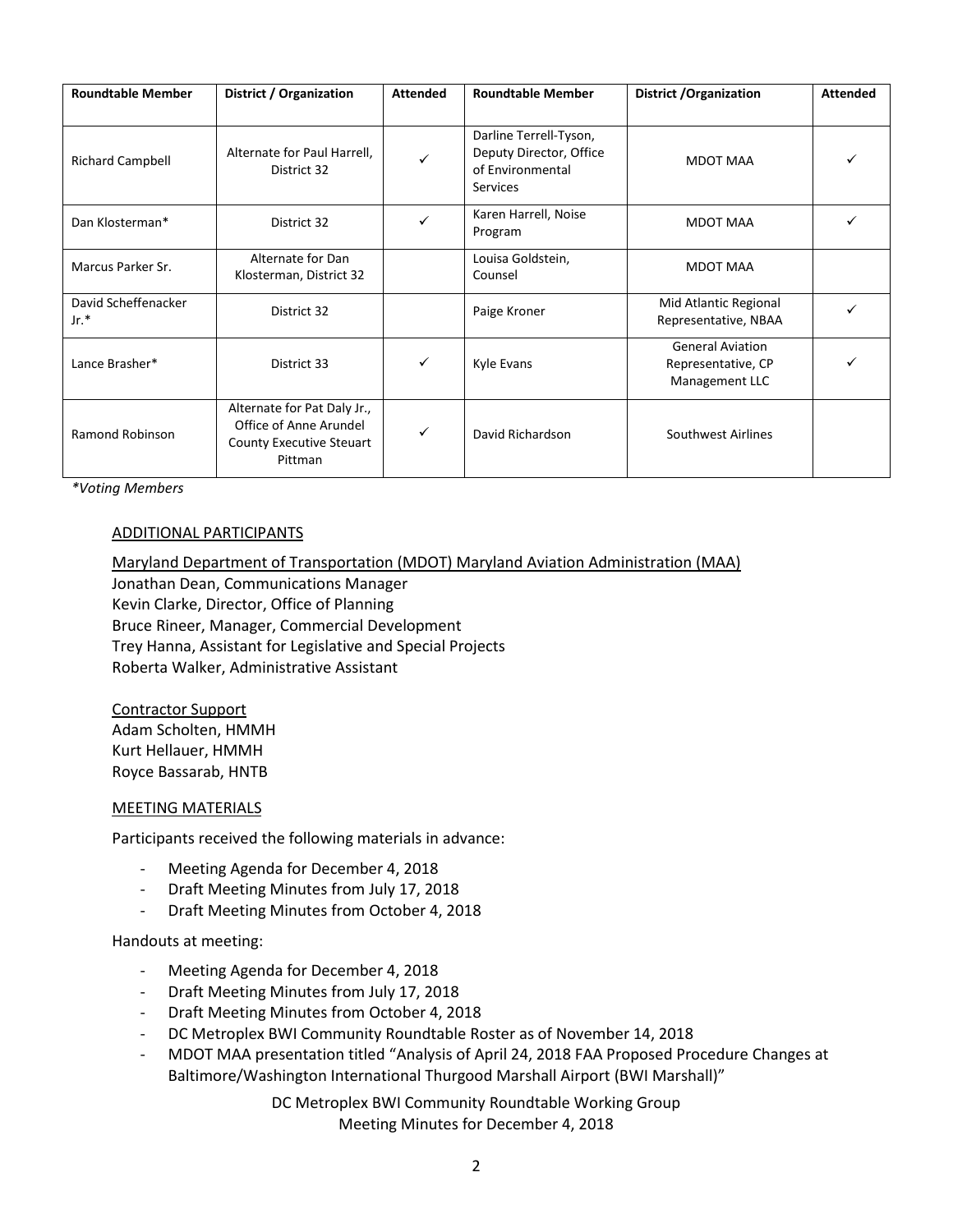Presentations at meeting:

- Meeting Agenda for December 4, 2018
- Draft Meeting Minutes from July 17, 2018
- Draft Meeting Minutes from October 4, 2018
- DC Metroplex BWI Community Roundtable Roster as of November 14, 2018
- MDOT MAA presentation titled "Analysis of April 24, 2018 FAA Proposed Procedure Changes at Baltimore/Washington International Thurgood Marshall Airport (BWI Marshall)"

# **1. INTRODUCTIONS (7:00)**

## *Introduction*

Ms. Mary Reese (Chair) welcomed attendees and opened the meeting. Ms. Reese noted that anyone wishing to make a statement during the public comment period would be limited to a strict two-minute limit. Ms. Reese apologized for imposing the two-minute limitation but noted there is a large amount of material to cover and that imposing the limitation will ensure there is adequate time for all the material to be presented and discussed.

## *Member roll call*

Ms. Reese asked members of the Roundtable to introduce themselves and noted there were new members in attendance. Roundtable members introduced themselves to meeting attendees.

## *Review and approve agenda for tonight's meeting*

Ms. Reese discussed the agenda for the meeting. Ms. Reese noted she would like to amend the agenda and add an item following approval of the meeting minutes from the July and October meetings to hold a procedural vote to install the new Roundtable members in attendance. Ms. Reese motioned to hold a procedural vote to install the new Roundtable members. Mr. Dan Klosterman seconded the motion. All were in favor. The Roundtable will hold a procedural vote to install new members.

Mr. Paul Verchinski motioned to approve the agenda for the meeting as amended by Ms. Reese. Mr. Drew Roth seconded the motion. All were in favor. The meeting agenda as amended was approved.

### *Review and approve July 17, 2018 meeting minutes*

Ms. Reese discussed the July 17, 2018 meeting minutes and inquired if any Roundtable members desired to add any edits or changes. Mr. Howard Johnson motioned to approve the minutes. Mr. Jesse Chancellor (Vice-Chair) seconded the motion. All were in favor. The July 17, 2018 meeting minutes were approved.

### *Review and approve October 4, 2018 meeting minutes*

Ms. Reese discussed the October 4, 2018 meeting minutes and inquired if any Roundtable members desired to add any corrections or edits. Mr. Verchinski motioned to accept the minutes. Mr. Evan Reese seconded the motion. All were in favor, except for Mr. Roth, who abstained noting he was not present at the October 4, 2018 meeting. The October 4, 2018 meeting minutes were approved.

### *Vote to install new members*

Ms. Reese next discussed the vote to install new Roundtable members. She noted that with the recent elections there are new members, and that there will continue to be changes to membership as new members are appointed by elected officials when they take office in January of 2019. Ms. Reese stated she would like to have a vote to install the newest members now, and that there would be consideration for additional votes to install new members in the future as the MDOT MAA receives notification from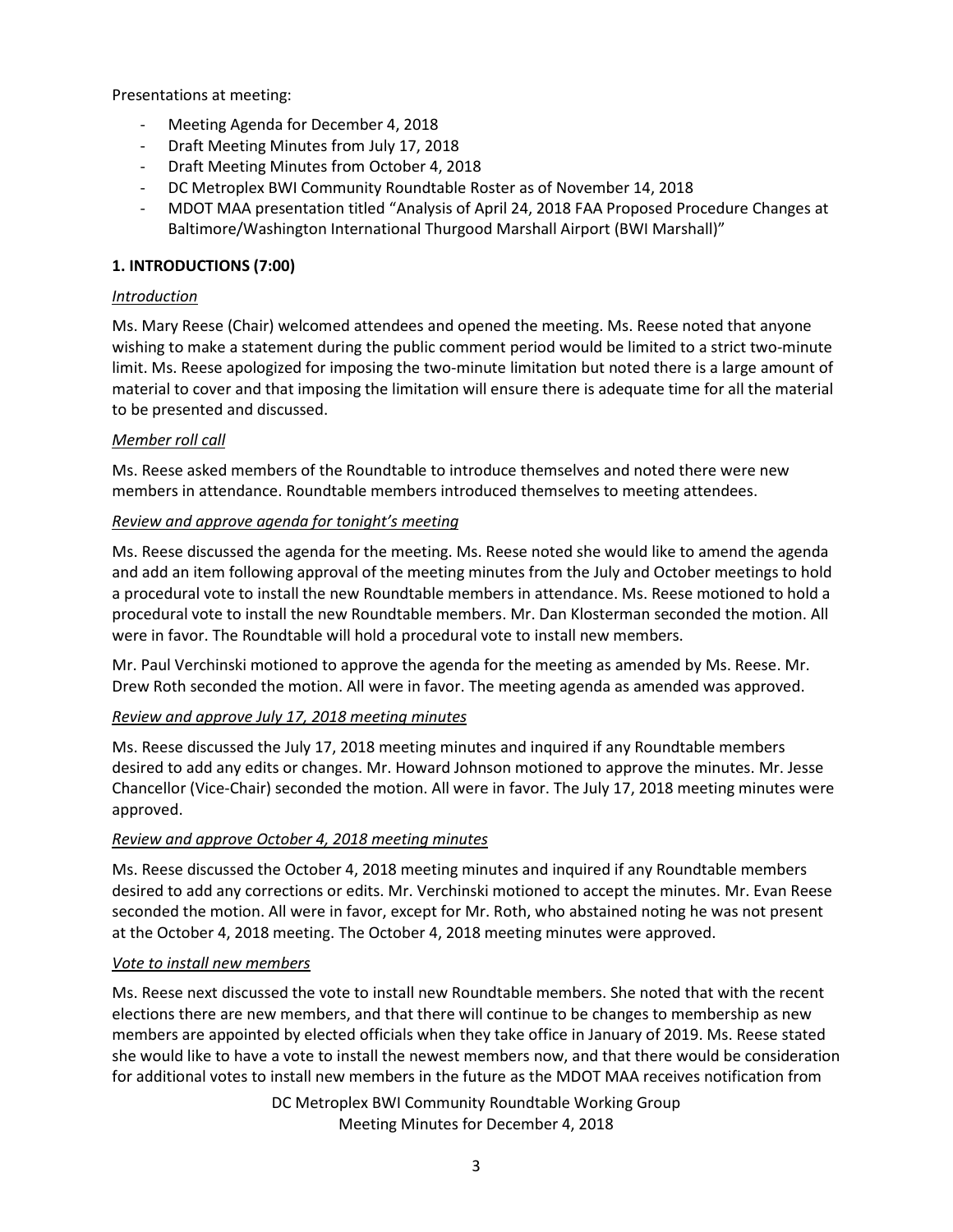elected officials of Roundtable appointments. Mr. Reese motioned to accept new members and make them voting members of the Roundtable. Mr. Verchinski seconded the motion. All were in favor. New Roundtable members are recognized and accepted with voting status.

### **2. MDOT MAA TECHNICAL ANALYSIS OF FAA PROPOSED PROCEDURE CHANGES AT BWI MARSHALL**

Ms. Reese moved on to next discuss the MDOT MAA's technical analysis of FAA proposed procedure changes at BWI Marshall. Ms. Reese requested Roundtable members hold questions until the conclusion of the presentation and limit interruptions.

*\*Note: The MDOT MAA's technical analysis of the FAA's proposed procedure changes as presented to the Roundtable at the April 24, 2018 BWI Roundtable meeting can be found on MDOT MAA Community Relations Website at:*

*[http://maacommunityrelations.com/\\_media/client/anznoiseupdate/2018/MDOT\\_MAA\\_BWI\\_Marshall\\_](http://maacommunityrelations.com/_media/client/anznoiseupdate/2018/MDOT_MAA_BWI_Marshall_April_24_FAA_Proposed_Procedure_Analysis_20181204.pdf) [April\\_24\\_FAA\\_Proposed\\_Procedure\\_Analysis\\_20181204.pdf](http://maacommunityrelations.com/_media/client/anznoiseupdate/2018/MDOT_MAA_BWI_Marshall_April_24_FAA_Proposed_Procedure_Analysis_20181204.pdf)*

## *Review of BWI Marshall FAA Proposed Procedure Changes as Presented to Roundtable on April 24, 2018*

Mr. Adam Scholten from HMMH introduced himself and explained he would be presenting the MDOT MAA's technical analysis of the FAA's proposed flight procedure changes as originally presented to the Roundtable by the FAA at the April 24, 2018 Roundtable meeting. Mr. Scholten highlighted he would start the presentation with a brief overview and review of the FAA's proposed procedure changes as well as the Roundtable's request for technical analysis from the MDOT MAA before moving on to review the methodology used to complete the analysis and analysis results. Mr. Scholten explained that the MDOT MAA's technical analysis was divided into two sections; a flight track analysis that would review how aircraft flight paths and altitudes may change with the FAA's proposed procedures, and a noise analysis of how changes in aircraft flight paths and altitudes may change aircraft noise exposure around BWI Marshall.

Mr. Scholten reviewed the FAA's proposed flight procedure changes as originally presented to the Roundtable at the April 24, 2018 Roundtable meeting (slides four and five). Mr. Scholten explained that in April the FAA presented a variety of graphics to the Roundtable, including storyboards, that detailed how BWI Marshall flight procedures would change. He noted that the primary reason the FAA was looking at changing the flight procedures at BWI Marshall was due to the concerns of communities about NextGen flight paths that were implemented as part of the DC Metroplex project. Mr. Scholten continued that the FAA was looking to address some of the concerns brought forth by the Roundtable regarding current BWI Marshall departure flight paths, as well as concerns by industry regarding the flyability of some of the currently implemented departure and arrival procedures. Mr. Scholten defined the meaning of flyability, and explained it represented the ability of various aircraft to fly the procedures effectively with minimal safety concerns or technical issues.

In addition to issues identified by the Roundtable and industry, Mr. Scholten explained the FAA's proposed procedure changes also had the goal of trying to mitigate aircraft level-offs through adding "Climb Via" capabilities. He explained "Climb Via" on a departure procedure requires aircraft to meet all altitude restrictions that are published on a given procedure up to a defined altitude. Mr. Scholten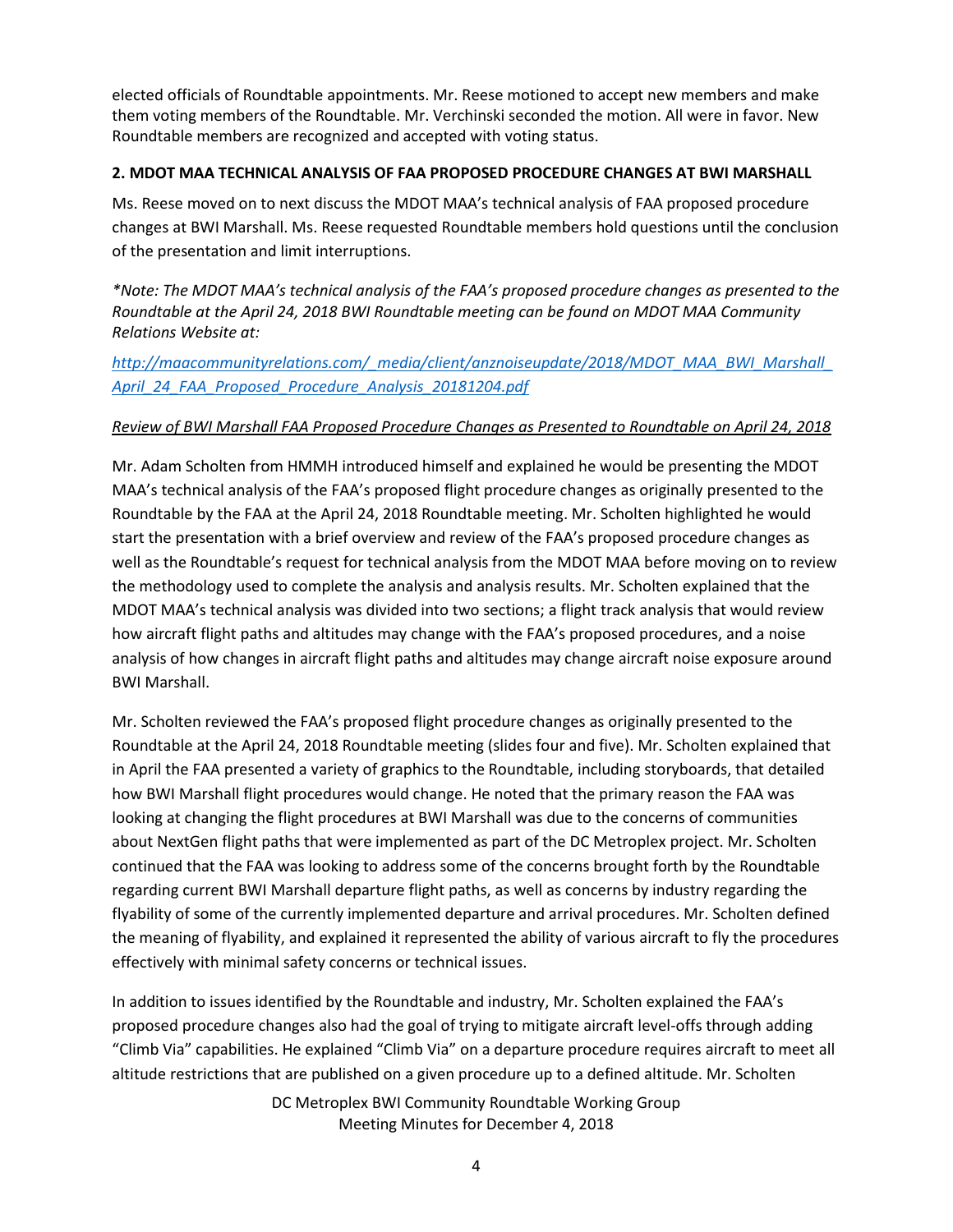concluded the discussion of "Climb Via" capabilities by explaining that in context to BWI Marshall operations, "Climb Via" would minimize instances where aircraft level-off due to traffic conflicts.

Mr. Scholten then provided a brief summary of the FAA's proposed departure procedure changes. He explained that the primary change proposed by the FAA was to modify the TERPZ departure procedure that serves westbound departures out of BWI Marshall. He noted the primary change to the TERPZ procedure was to attempt to move aircraft flight paths closer to pre-Metroplex historical locations. Mr. Scholten also explained the other major change to departures proposed by the FAA, which was to create a new departure procedure called the LINSE. He noted the LINSE would also serve westbound departures and would help to better distribute departure operations over the area where historical flight tracks existed prior to implementation of the DC Metroplex by splitting up operations that previously all utilized the TERPZ procedure. Mr. Scholten highlighted that there is a difference between distributing and dispersing operations, particularly that the proposed change to the TERPZ procedure and new LINSE procedure will not necessarily increase the dispersion of operations to historical levels, but rather better distribute them within the historical area where the flight paths existed prior to the implementation of the DC Metroplex.

Mr. Scholten also discussed proposed adjustments to the CONLE and FIXET departure procedures to meet FAA design criteria as well as the shifting of low altitude overflights through T-Routes to deconflict the overflights from departures and allow for "Climb Via" capability to be added to all the departure procedures. Mr. Scholten explained that T-Routes were performance-based navigation routes for lowaltitude small General Aviation (GA) aircraft that are replacements for routes based on ground-based navigation technology referred to as "Legacy" or "Conventional" routes or procedures. Mr. Scholten highlighted that while the FAA's proposed procedure changes all utilized Performance Based Navigation (PBN) technology, there are a few Conventional procedures that still exist at BWI Marshall, such as the PALEO and SWANN departure procedures, that are not capable of utilizing "Climb Via" capabilities and are not planned for modification by the FAA.

Mr. Scholten further explained the FAA's proposed departure procedure changes by reviewing graphics generated by the FAA showing the proposed TERPZ and LINSE departure procedures (slide six). He noted that the LINSE and TERPZ departure procedures were designed to mimic the historical locations of flight paths that existed prior to the implementation of the DC Metroplex and explained the graphics showed both proposed procedures as well as the locations of flight tracks pre and post-Metroplex. Mr. Scholten continued, and moved on to show graphics depicting the flight tracks associated with departure operations for all Runways at BWI Marshall, and noted that while this graphic was confusing, additional graphics later in the presentation would better clarify how aircraft departure flight paths would change for the various runways, and specifically focus on changes to Runways 28 and 15R.

DC Metroplex BWI Community Roundtable Working Group Meeting Minutes for December 4, 2018 Mr. Scholten moved on to present graphics with the FAA's proposed T-Routes, which Mr. Scholten explained are a satellite-based form of PBN for low-altitude small GA aircraft that typically overfly BWI Marshall at altitudes between 5,000 and 10,000 feet above Mean Sea Level (MSL). He continued that the FAA was looking to move some of these low altitude overflights to the north to deconflict them from BWI Marshall departures. Mr. Scholten provided an example of this by reviewing the FAA's proposed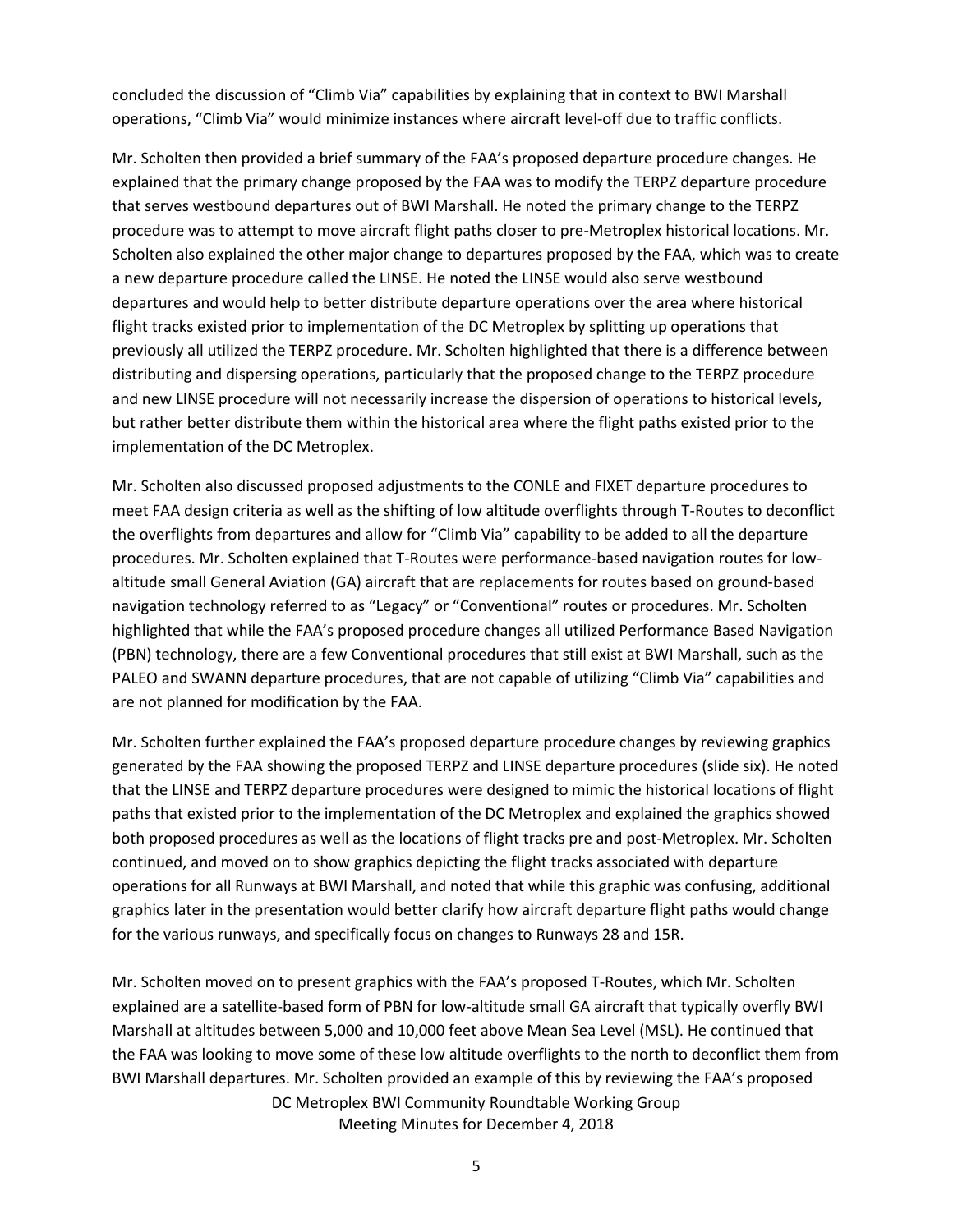implementation of T-Route 356 (T-356). He highlighted by implementing T-356, the FAA can move the low-altitude overflights that used to fly directly over the airport and conflict with some of the departures further to the north and add "Climb Via" capability for each of the various Runways (slide seven). Mr. Scholten concluded review of the FAA's proposed T-Routes by noting that T-356 is not the only T-Route being proposed by the FAA, but that T-356 best illustrated the reason as to why the FAA is proposing to implement them.

Mr. Scholten then presented graphics displaying the FAA's proposed changes to the CONLE and FIXET departure procedures, which are BWI Marshall departures that turn to the south and go to southbound destinations (slides eight and nine). He highlighted that the main changes the FAA is proposing for the CONLE and FIXET is to add an altitude restriction to the navigational point "RAISN", and shift the navigational point "STABL" to the east by approximately 1.6 Nautical Miles (Nmi). Mr. Scholten concluded the review of the FIXET and CONLE departures by noting he would explain the potential implications of these changes in greater detail during the flight track and noise analyses portions of the presentation.

Mr. Scholten next reviewed the FAA's proposed changes to arrival procedures (slides 10–12). Mr. Scholten explained there were very few arrival procedure changes proposed by the FAA, but that one of the few changes of consequence was a proposed modification to the ANTHM and TRISH arrival procedures to adjust the downwind leg for Runway 28. Outside of the Runway 28 downwind change, the FAA proposed minor changes to address arrival procedure design criteria and resolve issues with aircraft speeds identified by Industry. Mr. Scholten also noted there was a proposed modification to the MIIDY procedure to adjust the base leg for Runway 28 as well as address minor design criteria issues.

Mr. Scholten presented a graphic of the ANTHM and TRISH arrival procedures showing the FAA's proposed procedure changes. He explained that the downwind leg for Runway 28 was the main item the FAA was proposing to modify, and that currently when aircraft arrive to land on Runway 28, they turn out over the bay before being vectored by air traffic control to land. Mr. Scholten explained in the FAA's proposed changes to the ANTHM and TRISH, the FAA wants to move the flight path segment over the bay known as the downwind by approximately one Nmi to the north and place the downwind segment five Nmi from the airport. Mr. Scholten noted this would make the distance of the downwind leg for Runway 28 consistent with that used for other runways at BWI Marshall, and better facilitate the sequencing of aircraft by air traffic controllers.

Mr. Scholten concluded the review of the FAA's proposed procedure changes by discussing the FAA's proposed changes to the MIIDY arrival procedure. Mr. Scholten explained for the MIIDY arrival, the FAA is proposing to move the navigational point "TROTZ" slightly to the southwest, remove the navigational point "HURTZ", and slightly adjust the heading over the Chesapeake Bay at which aircraft intercept the final approach course for Runway 28. He noted the FAA is also proposing to modify the MIIDY procedure to address some criteria issues, with the most notable being an altitude restriction for aircraft to cross the "CHOPS" navigational point at 11,000 feet MSL and 250 Knots. Mr. Scholten noted that while these are all proposed published changes to the MIIDY procedure, air traffic control is already instructing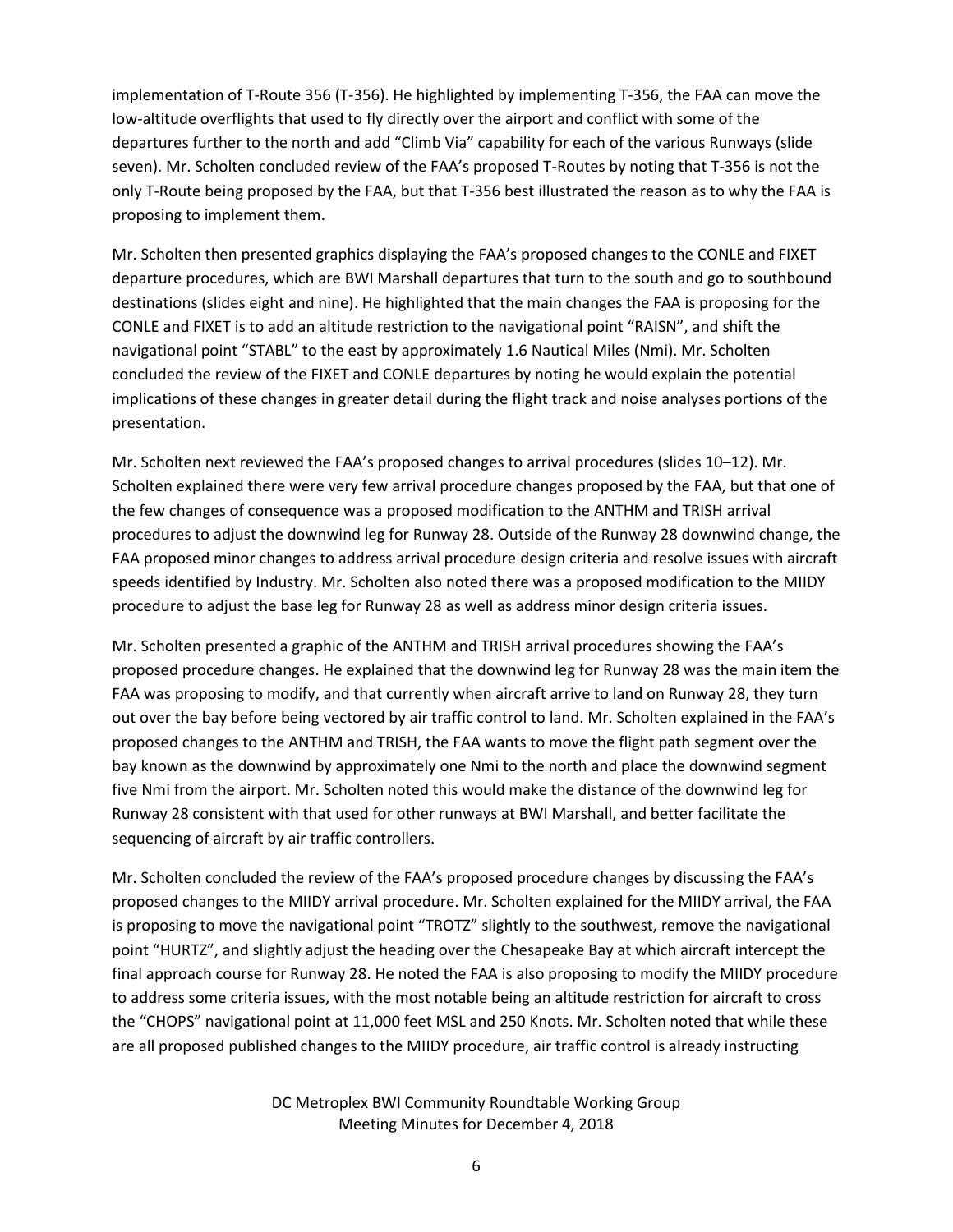aircraft to fly the procedure this way today and it is anticipated that these proposed changes to the procedure should not result in shifts to aircraft flight paths.

Mr. Lance Brasher inquired if when Mr. Scholten referred to altitude restrictions if those restrictions constituted an altitude ceiling or altitude floor. Mr. Scholten explained that in the context of the altitude restriction he had referred to at the "CHOPS" navigational point, aircraft are to be at an exact altitude of 11,000 feet MSL and cannot be higher or lower.

Mr. Scholten concluded the review of the FAA's proposed procedure changes and Roundtable request for analysis by reviewing the Roundtable's request to the MDOT MAA from the April 24, 2018 Roundtable meeting (slide 13). He explained the Roundtable's request included that the MDOT MAA conduct a robust technical noise analysis to support the Roundtable in evaluating the FAA's proposed procedures as presented at the April 24, 2018 meeting. Mr. Scholten noted that included in the request, was for the analysis to be relative to current BWI Marshall operations representative of aircraft flight paths after the implementation of the DC Metroplex and include a comparison of the FAA's proposed procedure changes to pre-Metroplex operations. Mr. Scholten also explained the Roundtable's request included that aircraft noise be analyzed with noise contours utilizing the Day-Night Average Sound Level (DNL) metric in a format similar to what had been done previously for the BWI Marshall Airport Noise Zone (ANZ), and the MDOT MAA ensure population counts of noise exposure be included in the results presented to the Roundtable. Mr. Scholten concluded the review of the Roundtable's request from the April 24, 2018 meeting by emphasizing that while the contours presented in the MDOT MAA's technical analysis are similar to the current BWI Marshall ANZ, there are additional analyses that are required for generating the ANZ contours that were not included in the MDOT MAA's analysis of the FAA's proposed procedure changes. More specifically, Mr. Scholten explained that the noise and flight track analyses presented at tonight's meeting do not represent an update to the current BWI Marshall ANZ or FAA Part 150 Noise Exposure Maps (NEMs) and do not in any way replace the existing BWI Marshall ANZ or the Part 150 NEMs and cannot be used as a basis for mitigation, such as sound insulation.

### *Results of Flight Track Analysis and Discussion*

Mr. Scholten next presented the results of the flight track analysis of the FAA proposed procedures (slides 15-17). Mr. Scholten explained the analysis used BWI Marshall radar flight track data that was obtained from the MDOT MAA's Noise and Operations Monitoring System (NOMS) for two sample periods. He explained two sample periods of 84-days in 2012 and 2017 were selected based on alignment with three consecutive FAA 28-day publication cycles during which where there was not a Runway closure or any notable procedure changes at BWI Marshall and deemed through previous coordination with the Roundtable to be representative of pre and post-Metroplex operations. Mr. Scholten highlighted that while there was a slight difference in the dates between the 2012 and 2017 samples, both samples represent 84 days of BWI Marshall operations and the dates shifted slightly over time due to the rolling nature of how the FAA publishes procedures. Mr. Scholten also highlighted there were more operations in the pre-Metroplex 2012 sample than were present in the post-Metroplex sample for 2017.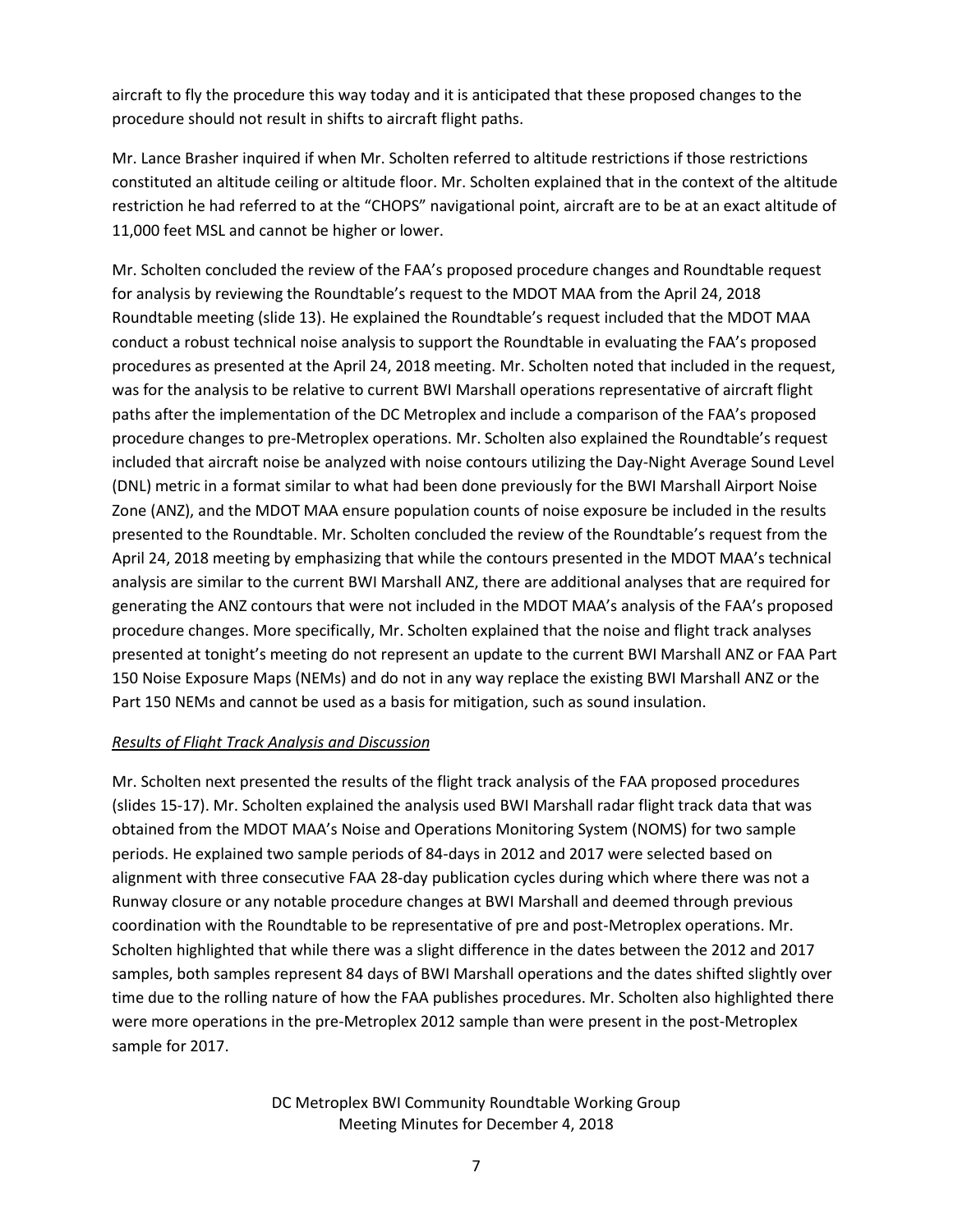Mr. Scholten noted that after data was collected for the 2012 and 2017 data samples, flight tracks in the 2017 data sample were then modified to simulate how HMMH and the MDOT MAA anticipated aircraft were going to fly the FAA's proposed procedures based on the data presented to the Roundtable on April 24, 2018. He explained in order to simulate the procedures, some assumptions were required as it was not clear in all circumstances how aircraft may fly the proposed procedures once they are implemented by the FAA and worked by air traffic controllers. These assumptions included:

- That Jet aircraft would utilize the FAA proposed procedures, but turbine and piston propeller aircraft would fly as they do today without modification. This assumption was made as the procedures the FAA are proposing to modify are intended to be primarily flown by Jet aircraft.
- That Jet aircraft would largely fly the FAA proposed procedures as published and controllers would not take aircraft off the route or "short cut" the aircraft. This assumption was made due to the fact it is unknown exactly how air traffic controllers will work aircraft on the procedures once implemented.

Mr. Scholten stressed that the flight track analysis and simulations represent how the MDOT MAA and HMMH anticipate aircraft will fly the FAA's proposed procedures, but that aircraft may fly the proposed procedures differently once they are implemented.

Mr. Scholten moved on to discuss the methodology for developing flight track density plots of aircraft radar data for the 2012 pre-Metroplex, 2017 post-Metroplex, and 2017 data sample modified to simulate aircraft flying the FAA's proposed procedure changes. Mr. Scholten explained flight track density plots are used to show areas of concentration or dispersion of aircraft flight tracks through warmer or cooler colors. He noted warmer colors, towards the red end of the spectrum, show areas of larger numbers and higher concentrations of flight tracks. Where cooler colors, toward the blue end of the spectrum, show areas where there are lesser numbers of tracks and more dispersion of tracks over a given area. Mr. Scholten noted that in each plot, select community locations were chosen by the MDOT MAA and HMMH for areas thought to be of interest to the Roundtable as well as areas where there were anticipated to be potential flight path changes. Mr. Scholten also noted the legacy noise monitoring stations from the NOMS are shown in each of the density plots and that the primary focus of the flight track analysis was on the FAA's proposed Runway 15R and 28 departure changes. However, Mr. Scholten explained that all the FAA's proposed arrival and departure procedure changes were modeled as part of the analysis.

Mr. Scholten next presented a graphic showing the flight track density of Jet departures for the 2012 data sample representative of pre-Metroplex Runway 15R departure operations (slide 18). He explained that included with the flight track density plot were the FAA's published departure procedure routes at the time of the sample and highlighted the flight tracks associated with the TERPZ, SWANN, and PALEO departure procedures as well as departure flight tracks not associated with published procedures that were vectored by air traffic control. Mr. Scholten then presented a graphic showing the flight track density of Jet departures for the 2017 data sample representative of post-Metroplex Runway 15R departure operations (slide 19). He pointed out there were some large changes in the locations and concentrations of flight paths between the two periods. Mr. Scholten first highlighted that flight tracks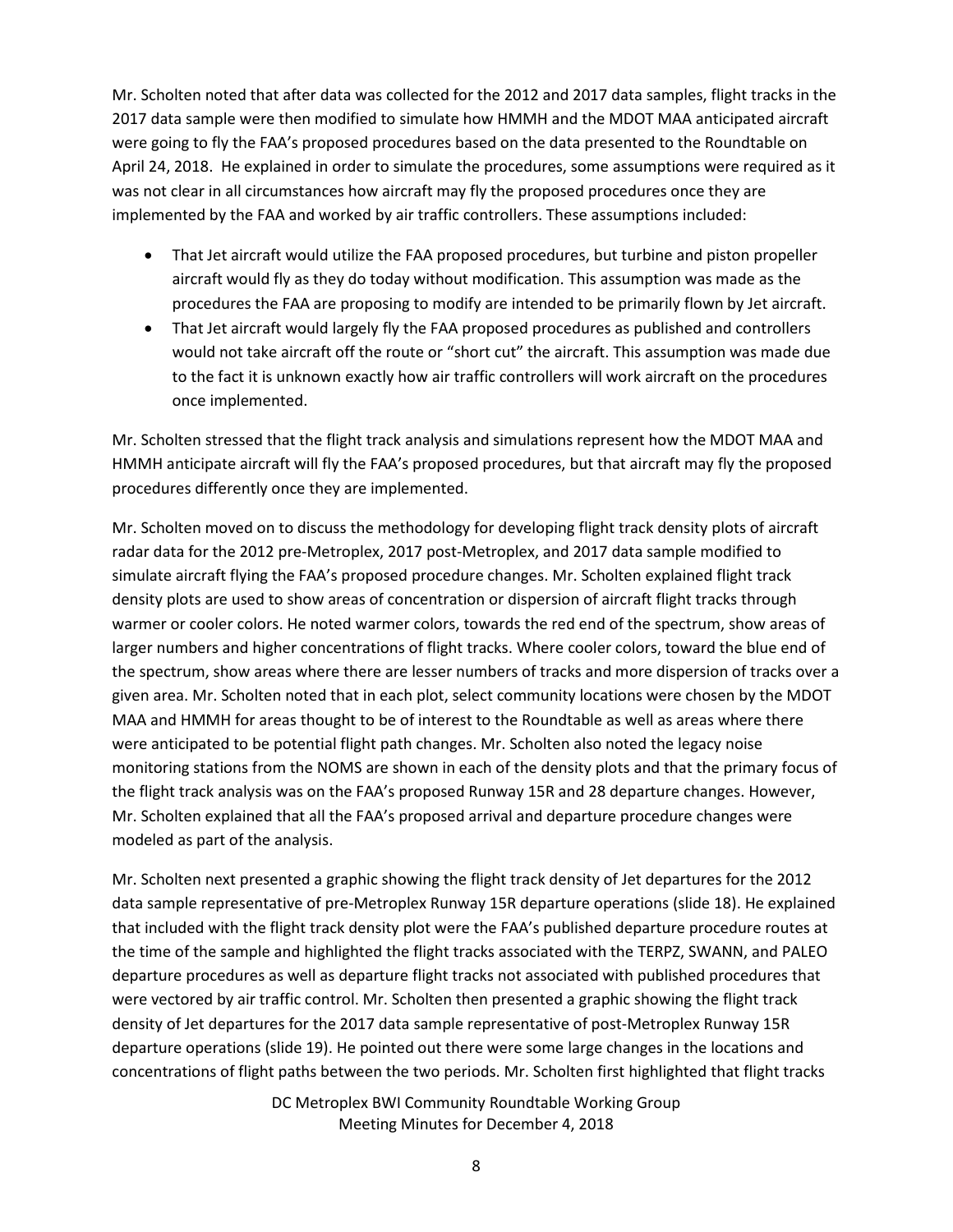for Runway 15R Jet departures shifted further to the north over Elmhurst and Severn and became more concentrated as they flew to the west in the 2017 data sample compared to 2012 pre-Metroplex operations. He next highlighted that as part of the implementation of the DC Metroplex, the TERPZ departure procedure was amended to no longer be based on Jet aircraft being vectored by air traffic control and instead relied on Jet aircraft navigating on a published route utilizing NextGen technology. He explained further that this procedure change to rely on NextGen technology modified the way in which Jet aircraft turn on initial departure from Runway 15R, and instead of being vectored by air traffic control would turn upon reaching a specific altitude. Mr. Scholten noted that initially when the TERPZ procedure was amended in 2015 as part of the DC Metroplex, that it was published for Jet aircraft departing Runway 15R to make the initial turn to the west at an altitude of 667 feet MSL. However, after concerns were expressed by the community regarding the 667 feet MSL turn, the TERPZ departure was subsequently revised again in 2016 to have Jet aircraft make the initial turn to the west at an altitude of 850 feet MSL. Mr. Scholten concluded review of the flight track density plots of Runway 15R Jet departures from the 2012 and 2017 data samples by noting that the CONLE and FIXET departure procedures were also implemented as part of the DC Metroplex in 2015, but the SWANN and PALEO departure procedures did not change.

Mr. Scholten then presented a graphic showing the flight track density of Jet departures for the 2017 data sample modified to fly the FAA's proposed procedures and highlighted changes in flight track locations and concentrations relative to the Runway 15R Jet departure flight track density plots for the 2012 and 2017 data samples (slide 20). He noted the first major change of the FAA's proposed procedures for Runway 15R departures relative to the 2012 and 2017 data samples was that the current turn based on an altitude of 850 feet MSL on the TERPZ departure would now change to a turn based on a new navigational point called "WAYRN" on the proposed TERPZ and LINSE departure procedures. Mr. Scholten explained "WAYRN" is proposed to be located exactly one Nmi from the Baltimore (BAL) VHF Omni-directional Range/Distance Measuring Equipment (VOR/DME) along the Runway 15R departure centerline. He noted that with the FAA's proposed procedure changes Jet aircraft would fly along the Runway 15R departure centerline on initial departure and would not be able to turn to the west before reaching "WAYRN". Mr. Scholten highlighted that currently, Jet aircraft turn at different locations because they reach the published 850 feet MSL altitude at varying distances due to differences in aircraft performance and weather. With a turn based on reaching a point in space, such as the FAA is proposing with the navigational point "WAYRN" for the Runway 15R TERPZ and LINSE departure procedures, Mr. Scholten noted this variability will be somewhat reduced due to more Jet aircraft turning at the same location on a more consistent basis.

Mr. Scholten continued and explained that both the proposed Runway 15R TERPZ and LINSE departure procedures would make the same initial departure turn at the navigational point "WAYRN" and follow a similar path up until they reached the proposed navigational points "BOBYJ" and "PEAKK" in the area south and west of Elkridge and Columbia. Upon reaching the proposed "PEAKK" navigational point, the two procedures would then split. He explained for the proposed TERPZ procedure, Jet aircraft would fly to the northwest to the navigational point "WONCE" before flying to the west and then turning southwest at the navigational point "TERPZ". For the proposed LINSE procedure, Jet aircraft would fly to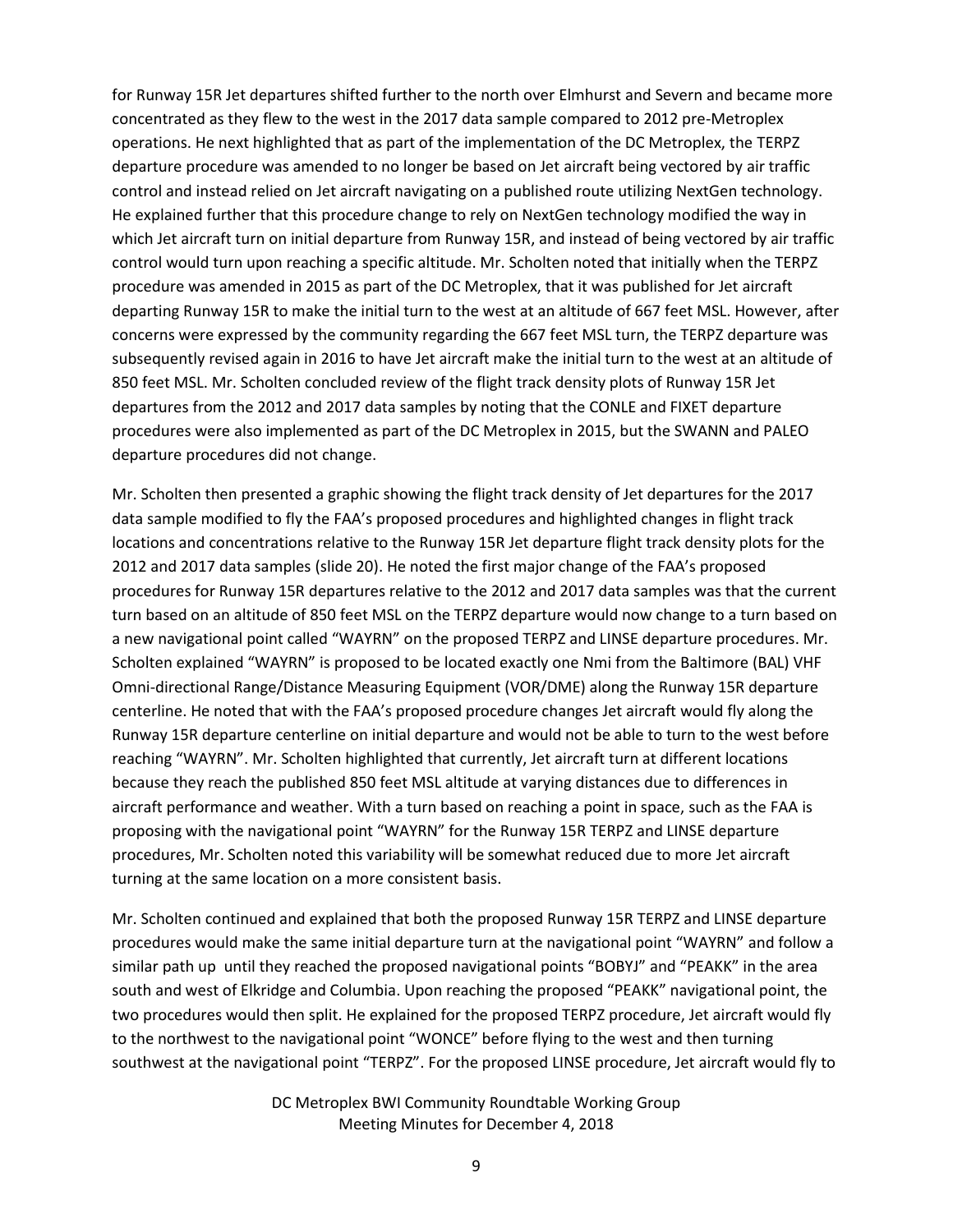the northwest to the navigational point "AADDY" before flying to the west and then turning northwest at the navigational point "MORTY". Mr. Scholten concluded by explaining that the FAA was also proposing amendments to the CONLE and FIXET departure procedures, but that these amendments would result in minimal flight path changes for Runway 15R Jet departures.

Mr. Scholten moved on to present graphics showing side-by-side comparisons of the initial turn to the west for Runway 15R Jet departures in the 2012, 2017, and 2017 data sample modified to fly the FAA's proposed procedures (slide 21). He discussed that the most noticeable change between the 2012 pre and 2017 post–Metroplex data samples was the shifting and concentration of flight tracks to the north closer to the community of Elmhurst. Mr. Scholten continued and noted that with the FAA's proposed procedure changes, the initial westbound turn for Runway 15R Jet departures could be shifted to the south relative to the 2017 data sample and even potentially shift tracks further to the south than historical locations in 2012 prior to the implementation of the DC Metroplex. Mr. Scholten also highlighted that in addition to shifting to the south, the flight tracks of the Runway 15R initial westbound departure turn with the FAA's proposed procedure changes could potentially be more dispersed and turn at higher altitudes when compared to the 2012 pre and 2017 post-Metroplex data samples. He noted that in 2012 Runway 15R Jet departure aircraft initially turned west at an average altitude of approximately 1,671 feet MSL, where in 2017 Jet departure aircraft made the initial Runway 15R westbound turn at an average altitude of 1,680 feet MSL, respectively. However, with the proposed FAA procedure changes, Mr. Scholten explained it is anticipated Runway 15R Jet departure aircraft would turn westbound at an average altitude of 1,911 feet MSL and potentially be upwards of 230 to 240 feet higher than when Jet aircraft initially turned westbound in the 2012 and 2017 data samples.

Mr. Scholten next presented graphics showing side-by-side comparisons of Runway 15R Jet departures near the communities of Columbia and Elkridge for the 2012, 2017, and 2017 data sample modified to fly the FAA's proposed procedures (slide 22). Mr. Scholten pointed out that in 2012, air traffic control largely vectored Jet aircraft to join published departure procedures which dispersed flight paths south of the centers of Columbia and Elkridge. In 2017 after the implementation of the DC Metroplex, Mr. Scholten explained flight tracks shifted to the north closer to the centers of Columbia and Elkridge and became highly concentrated consistent with Jet aircraft navigating from point-to-point on NextGen procedures. Mr. Scholten highlighted that with FAA's proposed procedure changes, it is anticipated that Runway 15R Jet departure flight paths would shift back to the south closer historical locations prior to the implementation of the DC Metroplex. He also explained that by creating the new LINSE departure procedure the FAA was trying to better distribute aircraft operations over a larger geographical area as opposed to having all the operations on just one procedure such as is the case today with the current design of the TERPZ procedure. As a point of reference, Mr. Scholten noted that in the 2012 data sample there were an average of approximately 46 Runway 15R Jet departure operations per-day on the TERPZ departure procedure dispersed near the communities of Columbia and Elkridge. In the 2017 sample, there were approximately 51 Runway 15R Jet departure operations per-day on the TERPZ departure over the same areas. With the proposed TERPZ and LINSE procedures, Mr. Scholten explained the FAA is planning to split operations such that 74% of Jet departure operations or approximately 28 operations per-day would use the TERPZ procedure, and 26% of Jet departure operations or approximately 13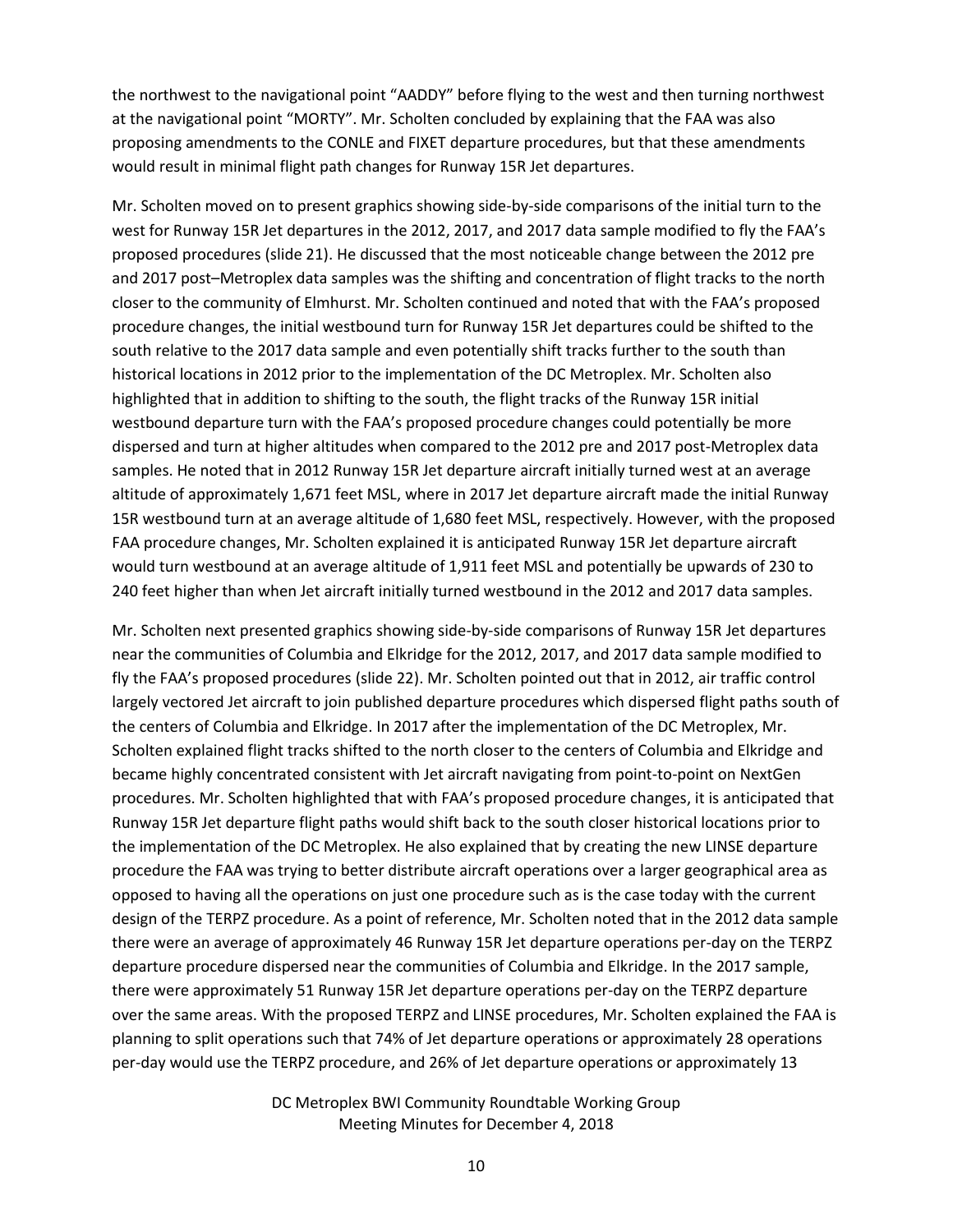operations per-day would use the LINSE procedure. Mr. Scholten concluded by cautioning that although the numbers used to discuss the distribution of Runway 15R Jet departure operations on the FAA's proposed TERPZ and LINSE departure procedures are presented in terms of average operations per-day, BWI Marshall commonly operates utilizing different Runways for varying lengths of time and this may result in days with more or less Runway 15R operations than reflected in these averages.

In addition to shifting flight paths to the south, Mr. Scholten noted the FAA's proposed procedure changes for Runway 15R Jet departures could also potentially result in aircraft crossing areas in the vicinity of Columbia and Elkridge at higher altitudes when compared to the 2012 pre and 2017 post-Metroplex data samples. He highlighted that in 2012 Runway 15R Jet departure aircraft crossed a northsouth corridor along US Route 29 at an average altitude of approximately 9,246 feet MSL, where in 2017 Jet departure aircraft crossed the same area at an average altitude of 9,160 feet MSL, respectively. However, with the proposed FAA procedure changes, Mr. Scholten explained it is anticipated Runway 15R Jet departure aircraft would cross the US Route 29 corridor at an average altitude of 9,640 feet MSL and potentially be upwards of 394 to 479 feet higher on average than when Jet aircraft crossed the same corridor in the 2012 and 2017 data samples.

Mr. Scholten concluded the review of the flight track analysis for Runway 15R Jet departures by summarizing that the FAA's proposed procedure changes may shift the initial westbound Jet departure turn southeast of locations in the 2017 post-Metroplex and even 2012 pre-Metroplex data samples (slide 23). He also explained the FAA's proposed changes may increase the dispersion of the initial Runway 15R westbound departure turn relative to the 2017 data sample, but will not likely restore dispersion of the turn to levels associated with pre-Metroplex operations. Mr. Scholten finally noted that the FAA's proposed procedure changes would shift Runway 15R departures closer to historical paths to the west of the airport near Columbia and Elkridge and place them closer to historical locations prior to the implementation of the DC Metroplex. However, he cautioned the flight paths will remain concentrated and instead will be better distributed between the proposed TERPZ and LINSE departure procedures rather than having all aircraft fly only the TERPZ departure procedure as is the case today.

Mr. Scholten moved on to review the flight track analysis of the FAA's proposed procedure changes for Runway 28 Jet departures. He presented a graphic showing the flight track density of Jet departures for the 2012 data sample representative of pre-Metroplex BWI Marshall Runway 28 departure operations (slide 24). Similar to the Runway 15R departures, he explained that included with the flight track density plot were the FAA's published departure procedure routes at the time of the sample and highlighted the flight tracks associated with the TERPZ, SWANN, and PALEO departure procedures as well as departure flight tracks not associated with published procedures that were vectored by air traffic control. Mr. Scholten also highlighted Jet aircraft on the TERPZ departure procedure that were "short cut" or vectored off the procedure by air traffic control and that flew directly to the navigational point "WONCE" on initial departure from Runway 28. He noted that in 2012 approximately 81% of operations flew the published TERPZ departure path compared to 19% that were vectored off the procedure by air traffic control.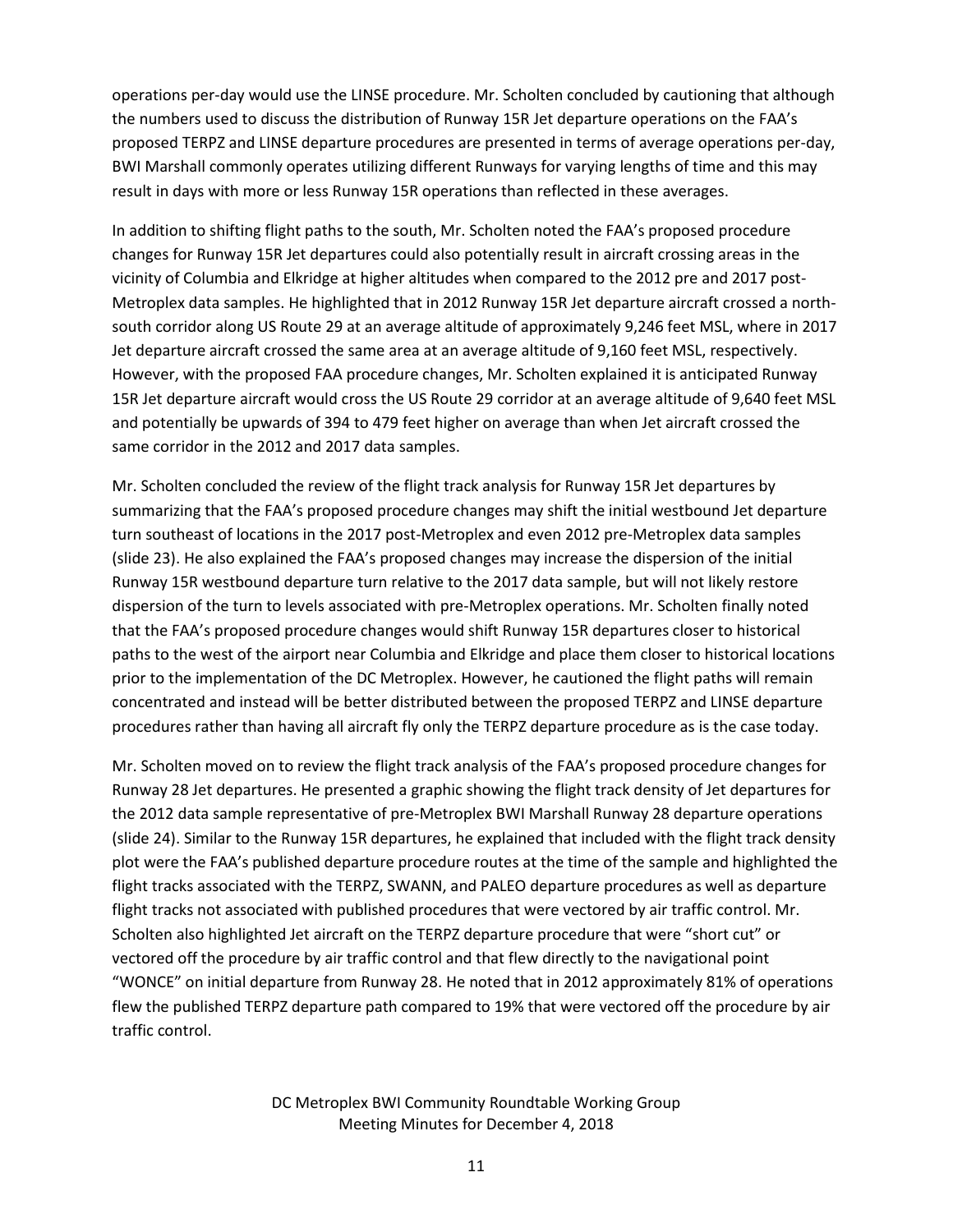Mr. Scholten next reviewed a graphic showing the flight track density of Runway 28 Jet departures for the 2017 data sample representative of post-Metroplex operations (slide 25). He pointed out there were large changes in the locations and concentrations of flight paths between the two samples. Mr. Scholten noted the northward shift and concentration in the flight paths of TERPZ departures over Columbia and Elkridge and reduced use of vectoring by air traffic control to "short cut" aircraft off the procedure to the west. Mr. Scholten also noted the increase in the concentration of Runway 28 Jet departures associated with the implementation of the CONLE departure procedure, and that the PALEO and SWANN procedures remained unchanged.

Mr. Scholten then presented a graphic showing the flight track density of Runway 28 Jet departures for the 2017 data sample modified to fly the FAA's proposed procedures (slide 26). He noted the FAA's proposal to modify the TERPZ departure procedure would shift aircraft flight paths south of Columbia closer to pre-Metroplex historical locations and that the proposed new LINSE procedure would restore some of the flight tracks back over the historical locations where aircraft were previously "short cut" by air traffic control. He explained that based on the FAA's proposal, it was anticipated westbound Runway 28 Jet departure operations would be split with approximately 75% of operations utilizing the modified TERPZ procedure and the remaining 25% using the new LINSE procedure. Mr. Scholten also pointed out that the FAA was proposing changes to the CONLE departure procedure for Runway 28 departures. He highlighted that the CONLE procedure would largely remain the same with the exception of two changes; the addition of an altitude restriction at the "RAISN" navigational point for aircraft to cross the point at or below 7,000 feet MSL, and the relocation of the waypoint "STABL" across the South River which may shift flight paths over the Annapolis peninsula.

Mr. Scholten continued to present side-by-side comparisons of Runway 28 Jet departures for the 2012, 2017, and 2017 data sample modified to fly the FAA's proposed procedures (slides 27-29). He explained prior to the implementation of the DC Metroplex in 2012 Runway 28 Jet departure flight tracks in general were more dispersed then after implementation in 2017, specifically around the area of Lennox Park and Columbia where tracks became more concentrated and shifted to the north. Mr. Scholten also highlighted that Runway 28 Jet departure flight tracks became more concentrated and shifted further to the west in 2017 with the implementation of the CONLE departure as part of the DC Metroplex. He explained with the FAA's proposed procedure changes, Runway 28 Jet departures flight paths would shift to the south closer historical pre-Metroplex locations south of Columbia as well as potentially restore the flight corridor of aircraft "short cut" off the procedure by air traffic control with the splitting of operations between the modified TERPZ and new proposed LINSE procedures. As a point of reference, Mr. Scholten noted that in the 2012 data sample there were an average of approximately 96 Runway 28 Jet departure operations per-day on the TERPZ departure procedure, and 23 operations "short cut" to the south by air traffic control. In the 2017 sample, there were approximately 129 Runway 28 Jet departure operations per-day on the TERPZ departure with minimal aircraft being "short cut" by air traffic control. With the proposed TERPZ and LINSE procedures, Mr. Scholten explained the FAA is planning to split operations such that 75% of Jet departure operations or approximately 97 operations per-day would use the TERPZ procedure and 25% of Jet departure operations or approximately 32 operations per-day would use the LINSE procedure. Mr. Scholten concluded by again cautioning that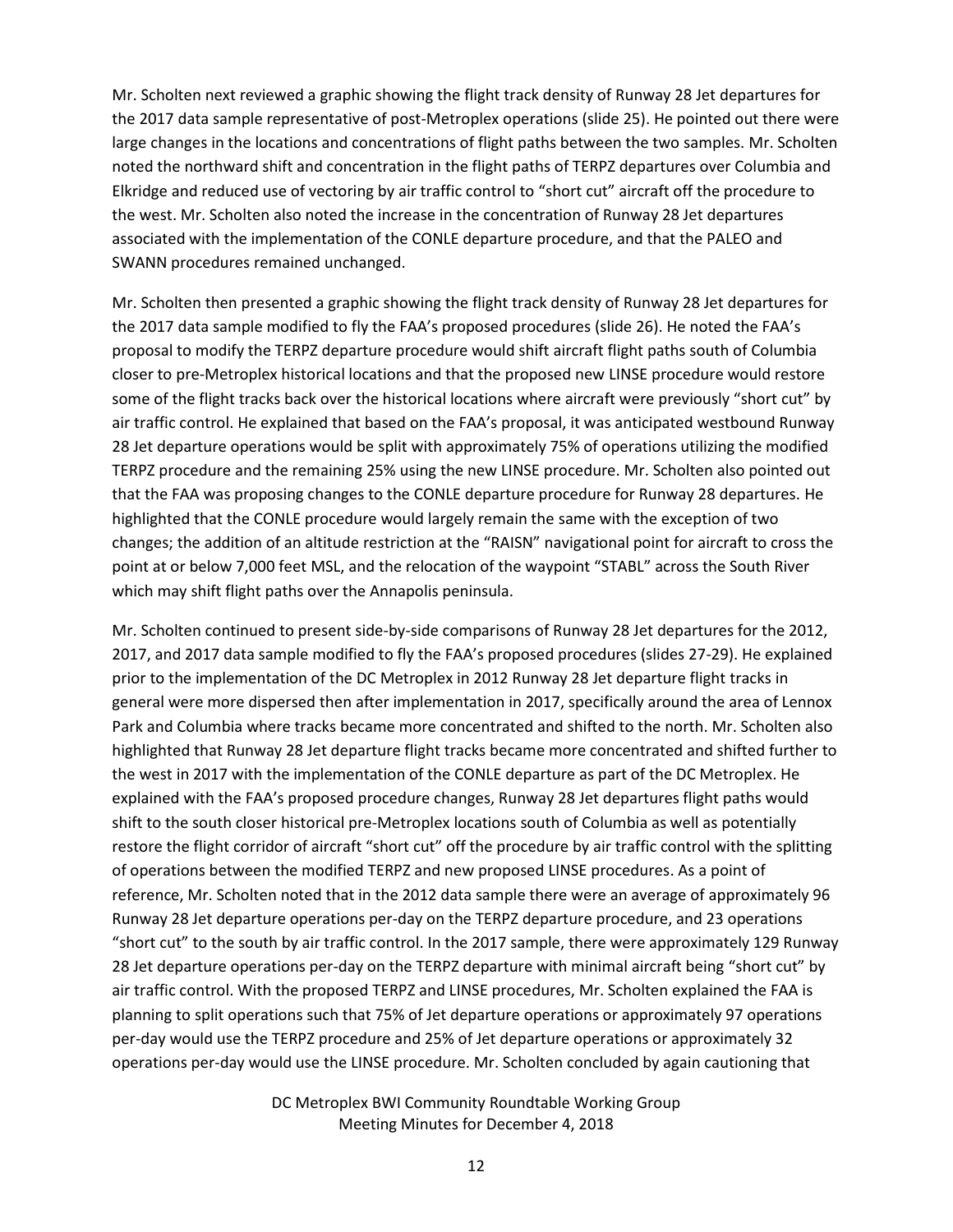although the numbers used to discuss the distribution of Runway 28 Jet departure operations on the FAA's proposed TERPZ and LINSE departure procedures are presented in terms of average operations per-day, BWI Marshall commonly operates utilizing different Runways for varying lengths of time this may result in days with more or less Runway 28 operations than reflected in these averages.

In addition to shifting flight paths to the south, the FAA's proposed procedure changes for Runway 28 Jet departures could also potentially result in aircraft crossing areas in the vicinity of Columbia and Elkridge at lower altitudes when compared to the 2012 pre and 2017 post-Metroplex data samples. He noted that in 2012 Runway 28 Jet departure aircraft crossed a north-south corridor along US Route 29 at an average altitude of approximately 6,674 feet MSL, where in 2017 Jet departure aircraft crossed the same area at an average altitude of 6,442 feet MSL, respectively. However, with the proposed FAA procedure changes, Mr. Scholten explained it is anticipated Runway 28 Jet departure aircraft would cross the US Route 29 corridor at an average altitude of 6,283 feet MSL and potentially be upwards of 149 to 391 feet lower on average than when Jet aircraft crossed the same corridor in the 2012 and 2017 data samples.

Mr. Scholten also reviewed the FAA's proposed changes to Runway 28 CONLE departures and explained the FAA's proposal to relocate the navigational point "STABL" over the Annapolis peninsula. Mr. Scholten noted that pre-Metroplex, southbound Runway 28 Jet departures were vectored by air traffic control and were not navigating on a published procedure. With the implementation of the DC Metroplex in 2017, the FAA created the CONLE departure procedure which provided a published route on which southbound Runway 28 Jet departures could navigate. Mr. Scholten noted in the FAA's proposed procedure changes, the FAA is planning to relocate the navigational point "STABL" from the western shore of the South River to the eastern shore on the Annapolis peninsula in order to address issues with design criteria and that these changes would occur at aircraft altitudes in excess of 11,000 feet MSL.

Mr. Scholten concluded the review of the flight track analysis for Runway 28 Jet departures by summarizing that the FAA's proposed procedure changes may shift flight paths closer to historical paths to the west of the airport near Columbia and Elkridge and place them closer to historical locations prior to the implementation of the DC Metroplex (slide 30). However, similar to the Runway 15R departures, he cautioned that flight paths will remain concentrated and instead will be better distributed between the proposed TERPZ and LINSE departure procedures and potentially restore the corridor of flight paths that existed prior to the implementation of the DC Metroplex where some aircraft were "short cut" by air traffic control. Mr. Scholten concluded his summary by also noting that the FAA's proposed procedure changes may shift Runway 28 Jet departures over the Annapolis peninsula starting at altitudes as low as 8,000 feet MSL with an anticipation most Jet aircraft would cross over the Annapolis peninsula at altitudes in excess of 11,000 feet MSL.

Mr. Scholten moved on to review the cumulative results of the departure flight track analysis of the FAA's proposed procedure changes for all Runways compared to the 2012 and 2017 data sample periods. He presented graphics of Jet departure flight track density for all Runways showing that in the 2012 pre-Metroplex data sample operations were generally more dispersed (slides 31-33). He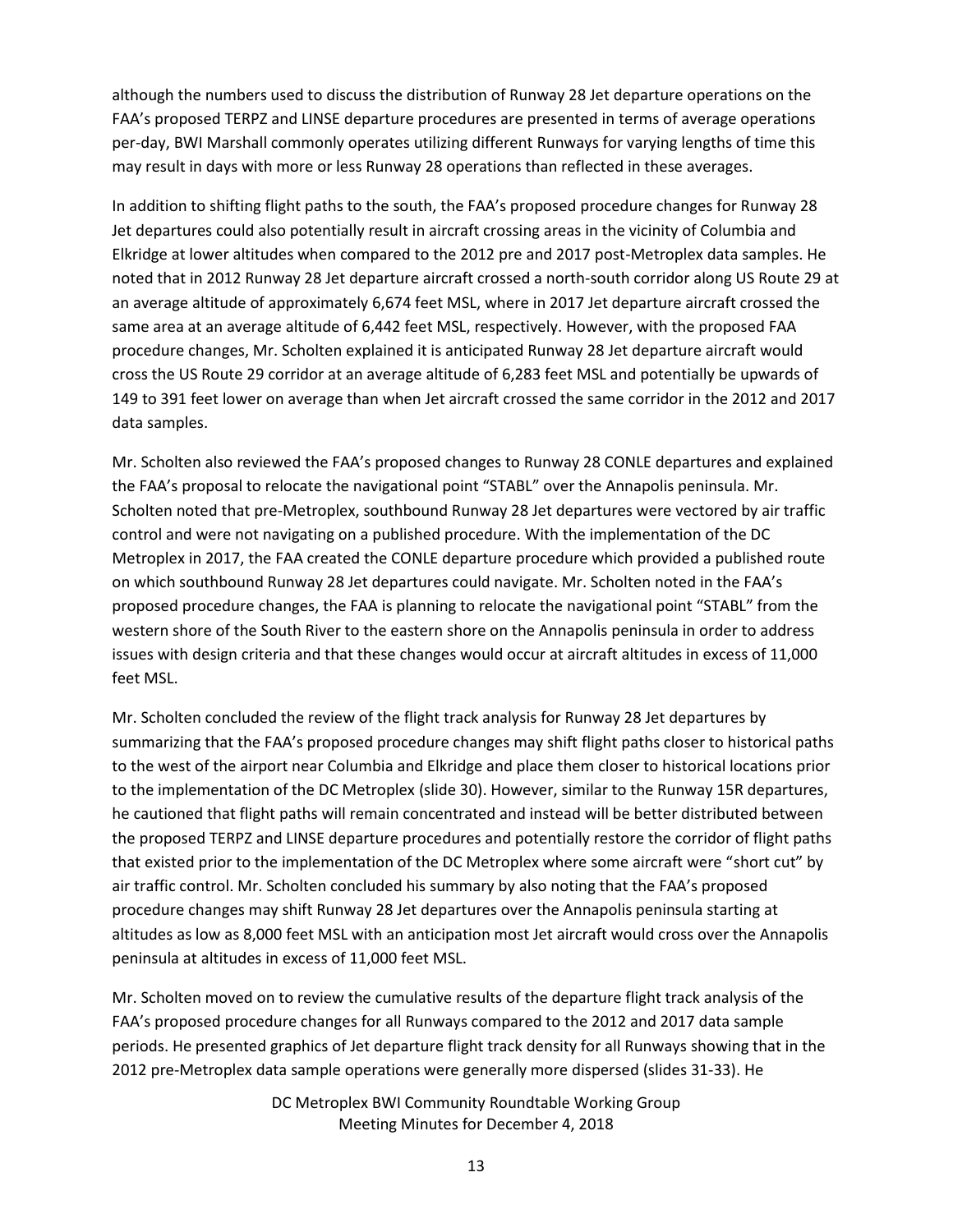highlighted compared to the 2012 data sample, 2017 data sample post-Metroplex operations became more heavily concentrated with westbound Jet departure tracks becoming more concentrated and shifting to the north as well as southbound Jet departures becoming more concentrated due to the implementation of the CONLE departure procedure. Mr. Scholten explained that with FAA's proposed procedure changes, flight paths in general would shift to better align with pre-Metroplex historical departure patterns, with the biggest changes being attributed to changes in the designs of Jet departures from Runways 15R and 28. Mr. Scholten also highlighted the change in Runway 28 Jet departures on the CONLE procedure that may shift flight paths over the Annapolis peninsula. Mr. Scholten concluded by noting that when considering aircraft altitude profiles between the 2012 and 2017 data samples compared to the FAA's proposed procedure changes, it is anticipated aircraft will overfly areas such as the US Route 29 corridor in Columbia at largely the same altitudes as they do today. He explained that while Runway 15R Jet departures will be higher in altitude than they are today, Jet departures on Runway 28 will be lower. He noted this is attributable to differences in flying miles between the lengthening of the distance before aircraft make the initial departure turn associated with Runway 15R departures and decreasing the amount of distance Runway 28 departures fly over communities to the west of the airport to shift them closer to historical locations. Mr. Scholten explained that considering the increase in altitudes for Jet departures on Runway 15R and decrease in altitudes for Runway 28, while also taking into consideration the altitudes of Jet departures from all other Runways, it is anticipated Jet departure altitudes with the FAA's proposed procedures may cross the US Route 29 corridor on average within 20 feet of altitude where aircraft crossed this corridor in the 2017 data sample, and 192 feet lower than aircraft crossed this corridor in the 2012 data sample associated with pre-Metroplex operations.

Lastly, Mr. Scholten concluded the presentation of the flight track analysis of the FAA's proposed procedure changes by briefly reviewing flight track density plots of the FAA's proposals for changing arrival procedures at BWI Marshall (slides 35-37). He presented flight track density plots of Jet arrival operations from the 2012 and 2017 data samples and explained that with the implementation of the Metroplex, Jet arrival flight tracks became more concentrated due to the implementation of flight procedures that relied on NextGen technology. He highlighted the creation of the RAVNN, ANTHM, and TRISH arrival procedures as part of the DC Metroplex in 2017, and how those procedures influenced the flow of arrivals to Runways 10, 28 and 33L. Mr. Scholten explained that the only change of note that was being proposed by the FAA was to shift the downwind leg for Runway 28 of the ANTHM and TRISH arrival procedures near Wildwood Beach about one Nmi relative to where Jet arrival aircraft flight paths are today and as depicted in the 2017 data sample. Mr. Scholten presented flight track density plots of Jet arrival operations to Runway 28 with the FAA's proposed procedure changes and highlighted that outside of the shift in flight paths to the north of Wildwood Beach, it was not anticipated there would be changes in the dispersion of these flight paths or other major changes to arrival operations at BWI Marshall with the FAA's proposed procedure changes.

Mr. Roth inquired whether the changes discussed over the summer between the MDOT MAA and the Roundtable about the FAA's proposed changes were modeled or if this analysis only included the procedure data presented to the Roundtable in April of 2018. Mr. Scholten responded that this analysis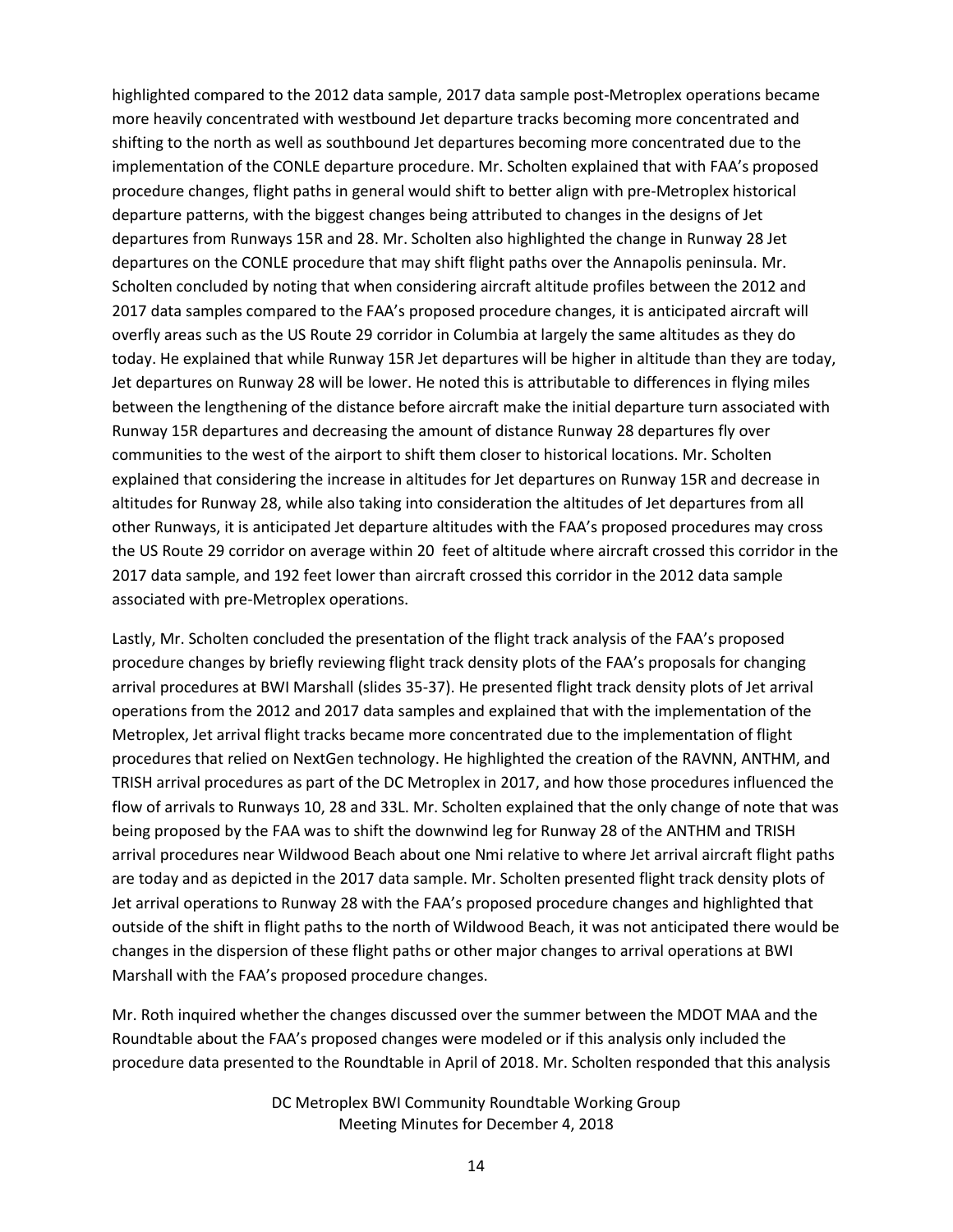used the FAA proposed procedure data as presented to the Roundtable on April 24, 2018. Mr. Scholten explained the FAA indicated to the MDOT MAA and HMMH that while there were internal FAA discussions regarding modifying the procedures over the summer, those discussions concluded without the FAA making any changes to the designs and the April data is considered the most recent and accurate concerning the proposed procedures.

Mr. Brasher asked if the criteria issue regarding the shifts in departures over the Annapolis peninsula was due to changes in Runway 15R and 28 departures further to the north or due to an unrelated issue. Mr. Scholten explained that the criteria issue identified by the FAA for Runway 28 CONLE departures was primarily associated with aircraft speeds, and when the FAA decided to make a change to the CONLE procedure to address the speed issues some of the other design criteria for the procedure had changed. He noted in order for the FAA to make changes to a procedure any and all design criteria issues that may have arose during the time between when the procedure was first initially published and when it is being changed must be addressed and corrected. Mr. Brasher inquired further as to why the FAA decided to impose a 7,000 foot MSL altitude ceiling at the "RAISN" navigational point. Mr. Scholten responded that to his understanding, the reason for the 7,000 foot MSL altitude restriction to "RAISN" was related to protecting for other airspace.

Ms. Reese inquired as to what altitude on average aircraft are crossing the navigational point "RAVNN" and what climb gradients aircraft are using on average for Runway 28 CONLE departures in the area of the navigational point "RAISN". Mr. Scholten responded that today aircraft cross the navigational point "RAVNN" at an average altitude of approximately 6,000 feet MSL, and that while he did not know the climb rates for Runway 28 CONLE departures near the "RAISN" navigational points, there is a minimum climb rate that's established by the FAA for published departure procedures and those are commonly exceeded by most aircraft.

Mr. Brasher asked if the altitudes detailed in the flight track analysis for the FAA's proposed procedure changes to Runway 15R and 28 departures to the west of the airport are the results of the design of the procedures or are the result of restrictions in aircraft performance. Mr. Scholten responded the altitudes are primarily based on anticipated aircraft performance and are not the result of being forced to maintain lower altitudes due to the proposed design of the procedures.

Ms. Linda Curry inquired if the Roundtable were to agree to the FAA's proposed procedures, would the FAA to be able to implement the procedures quickly or would the FAA have to go through an extended timeline to implement them. Mr. Scholten responded he could not speak for the FAA, but to his understanding it would take some time for the FAA to implement the proposed procedures because they would still have to have the procedures vetted by industry and flight standards. Mr. Scholten highlighted if the FAA did need to make changes while vetting the procedures, it was his impression they would conduct public outreach regarding the changes prior to implementation. Ms. Curry inquired further and asked if any of the changes proposed to the Roundtable at the April 24, 2018 meeting have been implemented. Mr. Scholten responded that none of the proposed procedures have been implemented to his knowledge.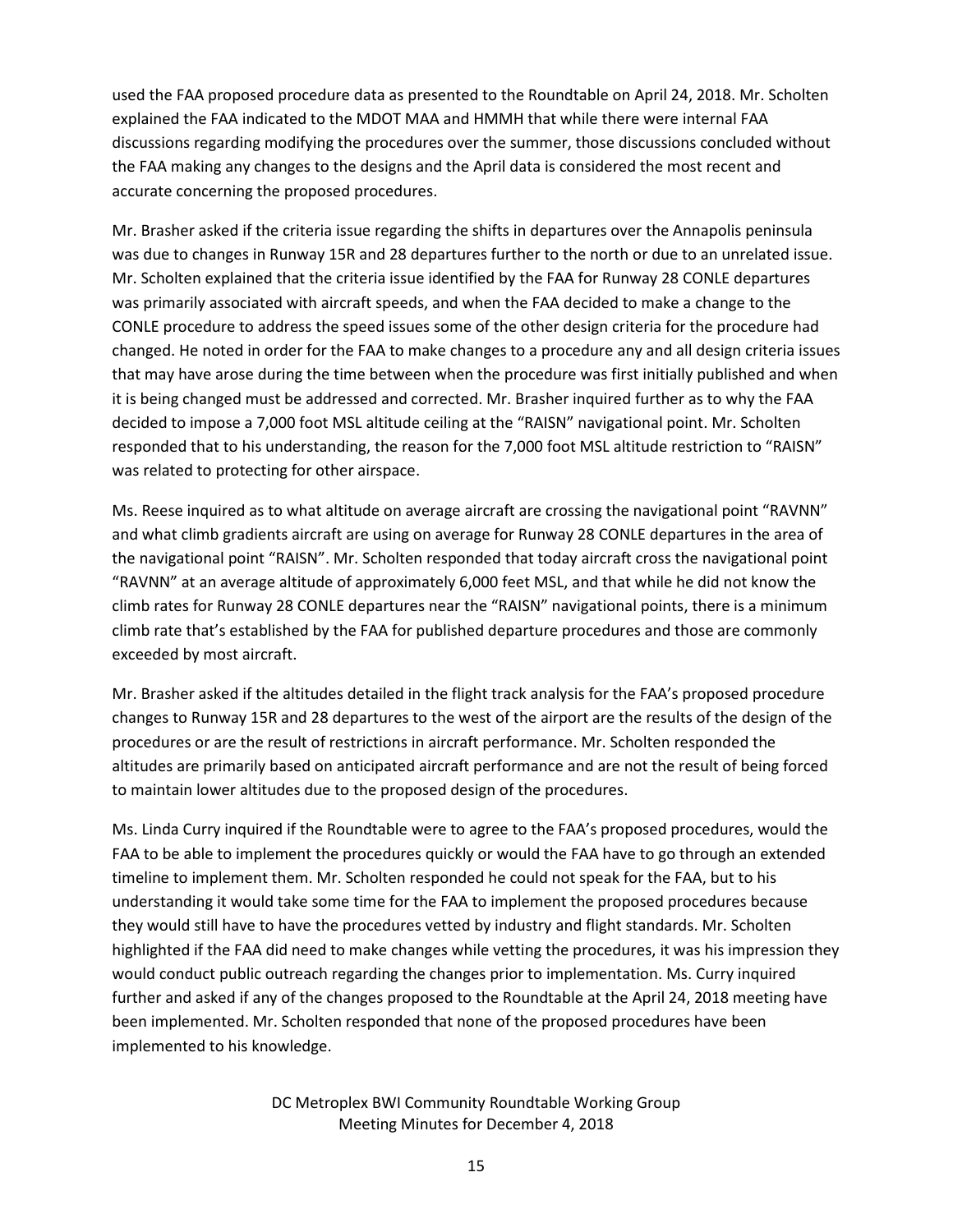Mr. Verchinski asked Mr. Scholten as to his level of confidence of how accurate the MDOT MAA's and HMMH's modeling of the FAA's proposed procedures would compare to how aircraft will fly the procedures once they are implemented. Mr. Scholten responded that while he could not assign a certain percentage to the accuracy of the modeling, he felt reasonably comfortable that this is close to how the aircraft would fly the procedures given how similar modeling HMMH has conducted for different projects has compared to aircraft flight paths after implementation.

Mr. Richard Campbell noted that Mr. Scholten stated the modeling of the FAA's proposed procedures included only Jet aircraft. Mr. Campbell inquired what percentage of other aircraft types were excluded from the modeling and whether or not those aircraft were quieter or louder than Jet aircraft. Mr. Scholten responded that in the flight track analysis Mr. Campbell was correct in stating that only Jet aircraft were analyzed as those were the aircraft most likely to experience flight path changes based on the FAA's proposed procedures. Mr. Scholten explained that turbine and piston propeller aircraft flight paths were not expected to change as the FAA's proposed procedures were implemented and thus were not reviewed in the flight track analysis. However, for the noise analysis, Mr. Scholten highlighted that no aircraft types were excluded from modeling and that turbine and piston propeller aircraft were included in the noise results.

Mr. Chancellor asked if by switching the location of the navigational point "STABL" from the west to the east side of the South River as proposed by the FAA for the CONLE departure procedure, if it was reasonable to assume that the current procedure is not unsafe but rather may need to be changed to meet national procedure design criteria. Mr. Scholten responded in the affirmative and mentioned that although the CONLE departure for runway 28 departures may need to be modified to meet criteria, the FAA noted they were open to feedback on the proposed procedure designs and have historically been open to waivers for certain criteria items. Mr. Scholten noted that obtaining a waiver to keep the navigational point "STABL" in its current location may be something the FAA may be open to based on feedback provided by the Roundtable.

Mr. Paul Shank of the MDOT MAA commented that the questions posed by Mr. Chancellor and Ms. Curry are items the MDOT MAA can collect and then pass on to the FAA to answer. Mr. Shank noted that the Roundtable can be very specific in their questions to the FAA, and that the MDOT MAA will do the best they can to coordinate with the FAA to get answers moving forward.

# *Results of Noise Analysis and Discussion*

Mr. Scholten next moved on to present the results of the MDOT MAA and HMMH's noise analysis of the FAA's proposed procedure changes (slide 41). Mr. Scholten explained that the same flight tracks used for the flight track analysis of the 2012, 2017, and 2017 data samples modified to fly the FAA's proposed procedures were utilized to develop the inputs for generating noise results during each of the sample periods and included the piston and turbine propeller operations that were omitted from the flight track analysis. Mr. Scholten noted that flight track and operations data from each of the sample periods were fed into the FAA's Aviation Environmental Design Tool (AEDT) Version 2d, and that AEDT 2d is the only software program approved by the FAA for modeling aircraft noise as part of environmental actions. From AEDT, noise contour results were generated using the DNL sound metric as well as noise grid point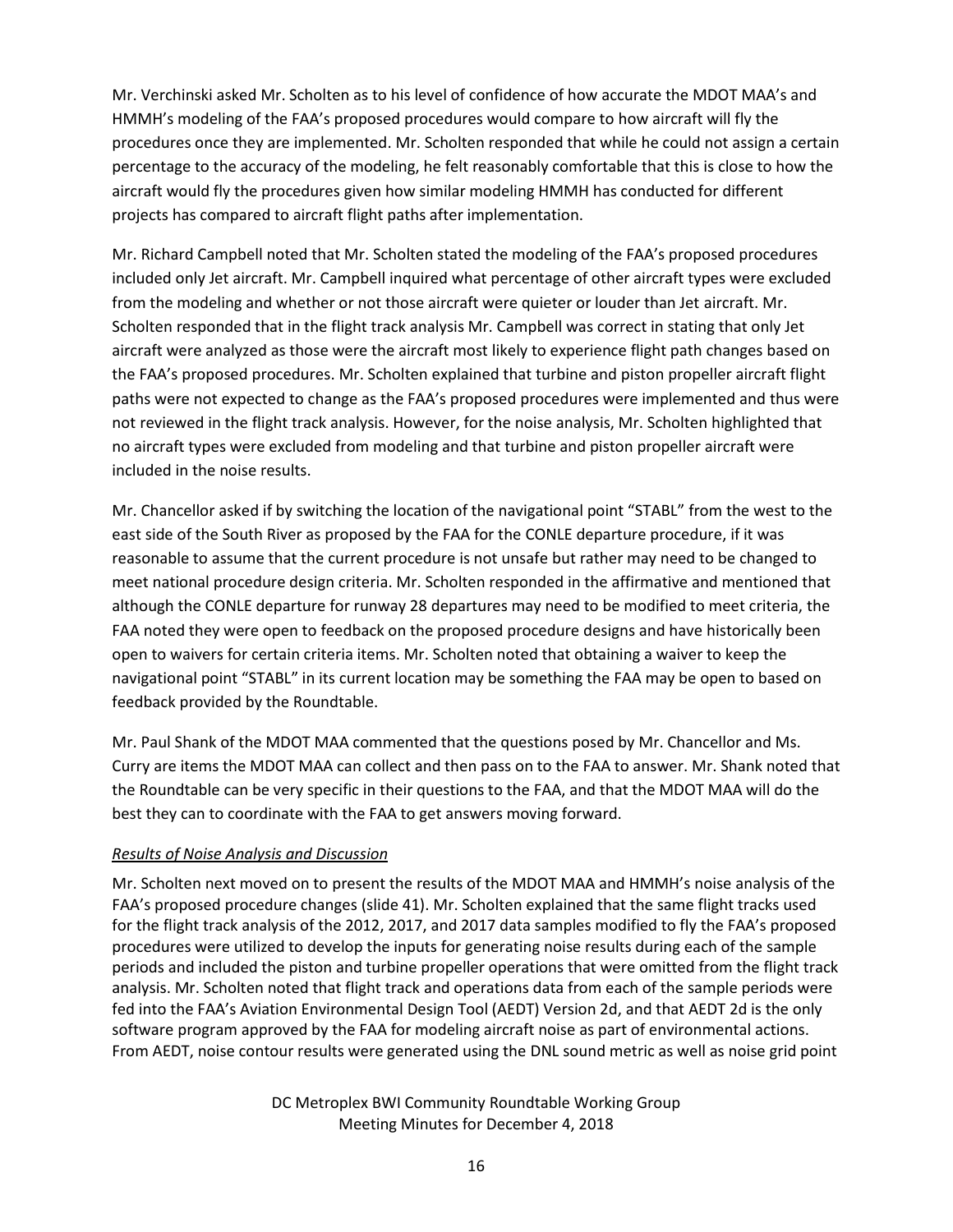results at a combination of US Census block population centroids and a uniform grid covering the extent of the BWI Roundtable legislative districts.

In conjunction with the DNL noise contours and grid point results, Mr. Scholten noted counts of the population exposed to various DNL noise levels were also calculated based on two data sources; the 2010 US Census, and 2016 American Community Survey (ACS) 5-Year Estimates. Mr. Scholten highlighted that the 2016 ACS was used in response to a request for population counts from the Roundtable based on the most recent comprehensive population data source available, and that although the 2016 ACS 5-Year Estimate is a product of the US Census, it represents estimates of population over a given geographic area and is not an actual count of population. Mr. Scholten also noted that the MDOT MAA and HMMH did review population data from the Baltimore Metropolitan Council, the Council referred to the 2016 ACS as the most recent source of comprehensive population data.

Mr. Scholten provided a high-level overview of the methodology of the noise modeling process and noted the first step beyond obtaining operation and radar flight track data for each of the sample periods was to balance and scale operations (slide 42). Mr. Scholten explained that operations in each of the sample periods were adjusted to ensure the number of arrivals and departures matched and were then scaled up or down to match FAA recorded levels of operations at BWI Marshall as recorded in the FAA's Air Traffic Activity Data System (ATADS). Mr. Scholten noted that in the 2012 data sample the FAA recorded 61,794 operations, and that in the in 2017 data sample and 2017 sample modified to have aircraft fly the FAA's proposed procedures there were 55,995 operations. Mr. Scholten concluded the overview of the noise modeling methodology by again emphasizing that the DNL contours presented in the noise analysis of the 2012, 2017 and 2017 data samples modified to simulate aircraft flying the FAA's proposed procedures are for reference purposes only and are not a replacement or an update to the current BWI Marshall Part 150 NEMs or ANZ.

Mr. Scholten moved on to present graphics detailing the DNL contours for the noise modeling of the 2012, 2017, and 2017 data sample modified to fly the FAA's proposed procedures. He first showed a graphic detailing the noise results of the 2012 data sample and explained that the graphic showed FAA compatible versus non-compatible land uses with regards to airport noise and DNL contours at the 55, 60, 65, 70, and 75 dB DNL levels (slide 43). Mr. Scholten also highlighted the graphic included the calculated population and household counts within each contour interval for both the 2010 U.S. Census and the 2016 ACS 5-Year Estimates. Mr. Scholten concluded by presenting graphics detailing the noise results of the 2017 and 2017 modified data sample proposed to fly the FAA's proposed procedures in a format consistent with that used to present the results from 2012 and noted the changes in the 55 and 60 dB DNL contours over the areas of Columbia, Elmhurst, and Elkridge relative to each of the three sample periods (slides 44-46).

For comparative purposes, Mr. Scholten moved on to present a graphic comparing the DNL noise contours of the 2017 data sample superimposed over the 2017 data sample modified to fly the FAA's proposed procedures (slide 47). He highlighted that this graphic tells the best story of how noise exposure may change between how aircraft are flying today and with the implementation of the FAA's proposed procedure changes. Mr. Scholten explained that the noise results from both the 2017 and 2017 sample modified to fly the FAA's proposed procedures represent an apples-to-apples comparison as both used the same levels of operations, fleet mix, runway usage, and day/night distribution of operations with the only difference between the two samples being changes to the flight paths proposed by the FAA. Comparing the two contours, Mr. Scholten pointed out the changes in the 55 and 60 dB DNL contours to the west of the airport south of Columbia and noted the shift of the 55 and 60 dB DNL contours to the south with the FAA's proposed procedures relative to the 2017 baseline. Mr.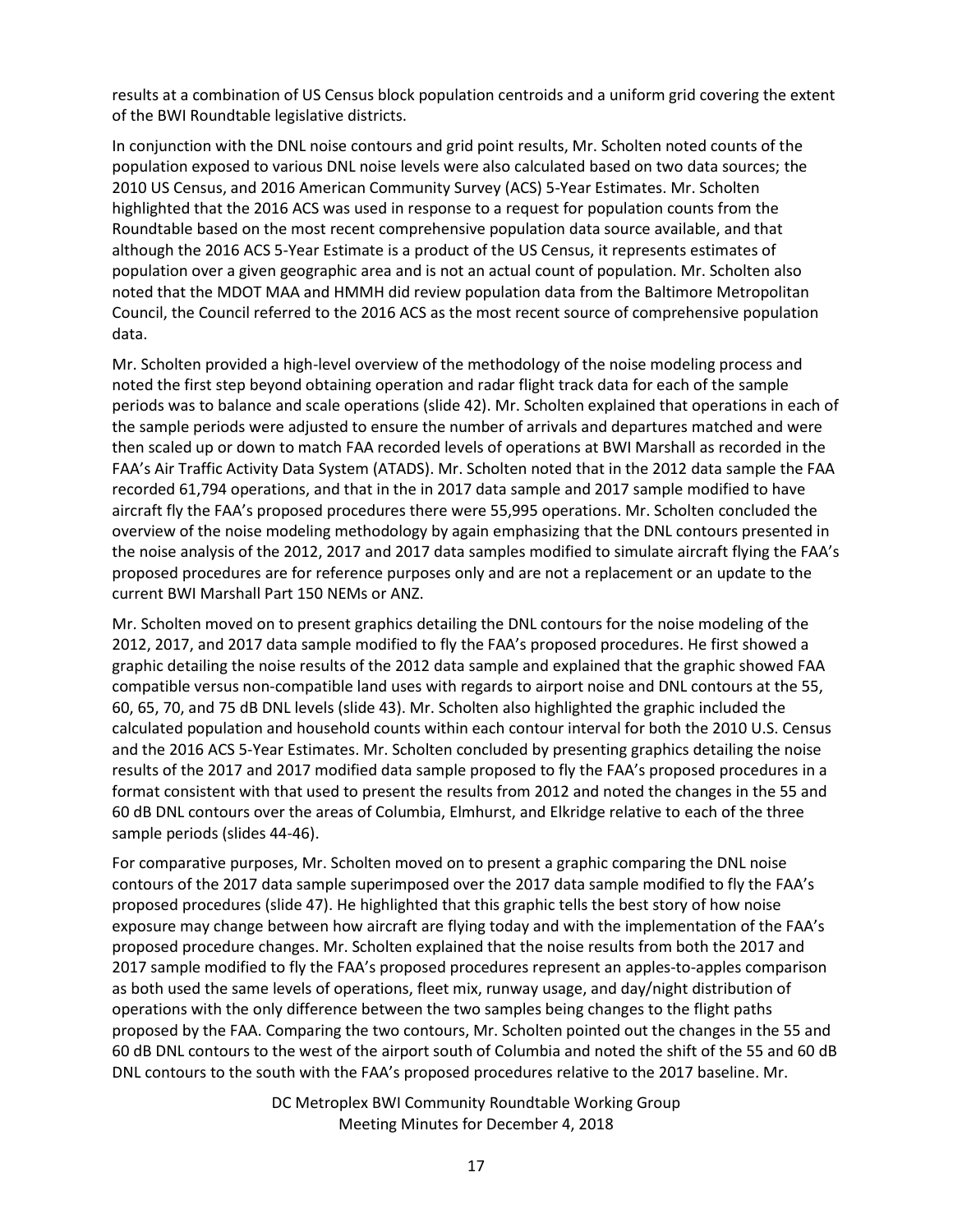Scholten also highlighted the changes in the 55 and 60 dB DNL south of the airport over Severn and Elmhurst with the FAA's proposed procedures relative to the 2017 baseline resulting from the FAA's proposed changes to Runway 15R departures.

Mr. Scholten concluded the review of the contour comparison between the 2017 and 2017 data sample with the FAA's proposed procedures by reviewing the change in population counts of those exposed to noise levels greater than 55 dB DNL. Mr. Scholten noted that relative to the 2017 data sample, 12,700 or 13,800 less people may be cumulatively exposed to noise levels greater than 55 dB DNL based on population data calculated from the 2010 U.S. Census or 2016 ACS 5-Year Estimates if aircraft were to fly the FAA's proposed procedures. However, when looking at the 60 to 65 dB DNL contour interval specifically, Mr. Scholten noted there may be an increase of 2,881 or 2,193 people based on population data calculated from the 2010 U.S. Census or 2016 ACS 5-Year Estimates with the FAA's proposed procedures. Mr. Scholten noted that outside of the 55-60 and 60-65 dB DNL contours, there were little changes to the location or population exposure between the various contours between the 2017 data sample and 2017 data sample modified to fly the FAA's proposed procedures.

As an additional reference, Mr. Scholten moved on to present a graphic comparing the DNL noise contours of the 2012 data sample superimposed over the 2017 data sample modified to fly the FAA's proposed procedures (slide 48). He highlighted that this graphic is not an apples-to-apples comparison as both data samples used differing levels of operations, fleet mix, runway usage, and day/night distribution of operations. Despite these differences, Mr. Scholten noted this graphic was still helpful as it provides a reference for which the Roundtable can compare the anticipated noise exposure of the FAA's proposed procedures to the noise exposure of operations modeled during the 2012 data sample representative of pre-Metroplex operations. Comparing the two contours, Mr. Scholten highlighted that overall the FAA's proposed procedure changes better align the 55 and 60 dB DNL contours to the west of the airport with the historical locations of the 55 and 60 dB DNL contours in the 2012 data sample representative of pre-Metroplex operations. He noted that although there was a shift in the 55 and 60 dB DNL contours south of the airport with the FAA's proposed procedures due to proposed changes to Runway 15R departures outside of 2012 historical locations, overall, the contours with the FAA's proposed procedures better align with the historical locations of contours prior to the implementation of the DC Metroplex (slide 49).

Mr. Scholten next presented graphics depicting the results of the grid point analysis derived from US Census population centroids and a uniform grid for the 2012, 2017, and 2017 data sample modified to simulate aircraft flying the FAA's proposed procedures (slides 50-53). He noted that these graphics show noise results at the 55 dB DNL and greater levels which match the outline of the DNL contours previously shown, but also present noise results down to the 45 dB DNL level for consistency with how the FAA would analyze airspace actions such as was done for the DC Metroplex. Mr. Scholten noted that between the 2012, 2017, and 2017 sample modified to fly the FAA's proposed procedures, the area of 45-50 and 50-55 dB DNL grid points increased.

Mr. Scholten concluded reviewing the results of the grid point analysis by presenting a graphic showing areas of noise increases or decreases, in dB DNL, above 45 dB DNL of the 2017 data sample with the FAA's proposed procedure changes compared to the 2017 data sample (slide 54). He noted the red colored dots in the graphic indicate area of noise increases of the 2017 data sample with the FAA's proposed procedures relative to the 2017 baseline data sample, and blue dots represent areas of noise decreases, respectively. Mr. Scholten noted the areas of noise increases and decreases show good correlation between the areas where flight paths changed between the 2017 baseline data sample and 2017 sample modified to fly the FAA's proposed procedures. Mr. Scholten concluded by highlighting the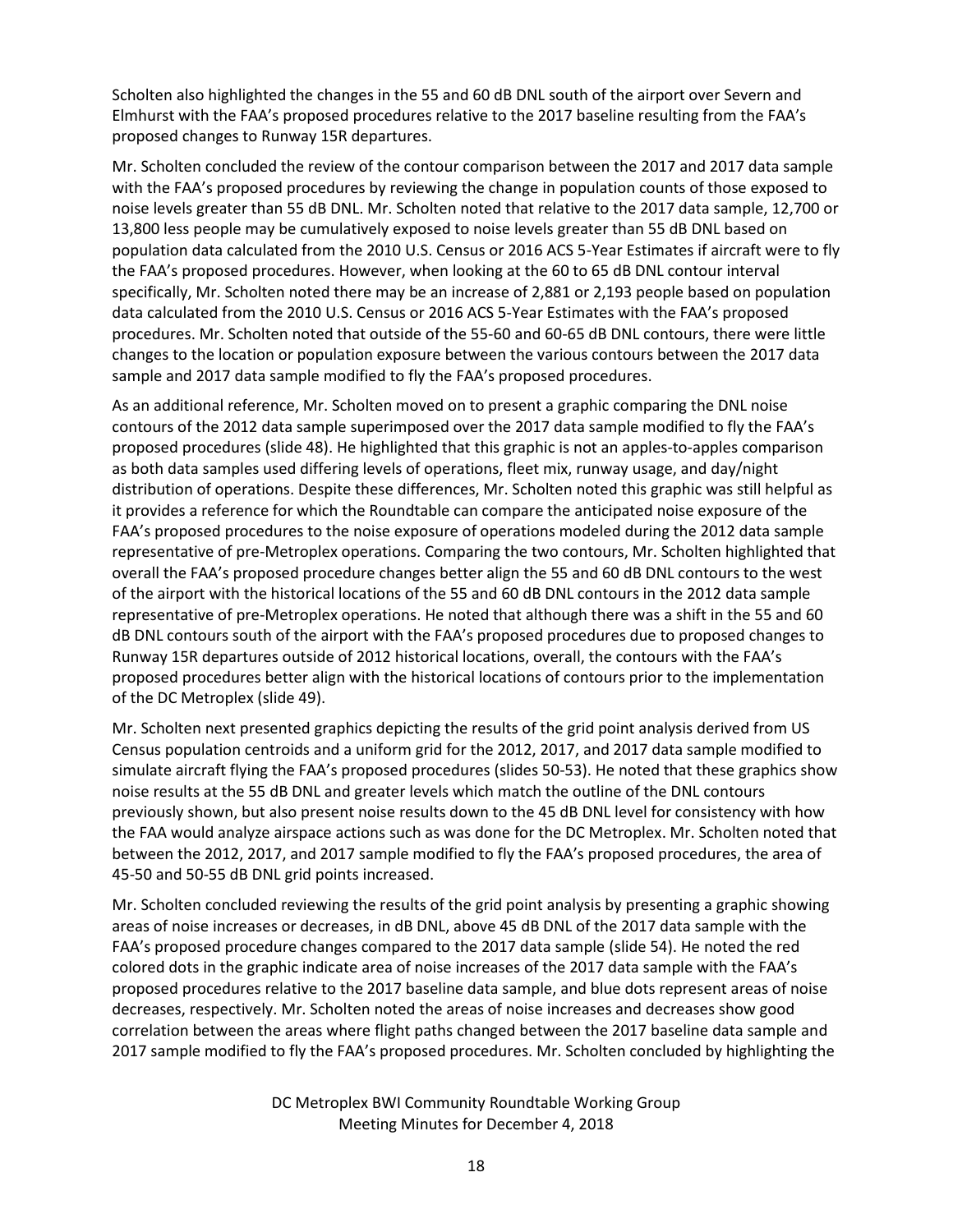noise increases south of Columbia, Severn, and Annapolis as well as corresponding areas of noise decreases associated with the FAA's proposed procedure changes.

Mr. Scholten summarized the results of the grid point analysis by noting that none of the observed noise increases or decreases between the 2017 data sample with the FAA's proposed procedure changes relative to the 2017 data sample met the FAA criteria for reportable changes defined under FAA Order 1050.1(f) (slide 55). Mr. Scholten noted FAA Order 1050.1(f) defines the criteria for significant or reportable noise increases as:

- An increase or decrease of 1.5 dB DNL at noise levels within the 65 dB DNL
- An increase or decrease of 3 dB DNL at noise levels within the 60 dB DNL
- An increase or decrease of 5 dB DNL at noise levels within the 45 dB DNL

Mr. Scholten noted that with the FAA proposed procedure changes, noise over areas north of Columbia would decrease, and noise over areas south of Columbia over Guilford would increase due to the shifting of the Runway 15R and 28 departures to the west. He explained, noise levels would also decrease over north areas of Severn and Elmhurst, but then correspondingly increase over southern areas of Severn approaching Odenton due to the southward shift of the Runway 15R departure turn. Mr. Scholten concluded by noting that noise levels would also increase over the Annapolis peninsula associated with the shift in Runway 28 CONLE departures.

The Roundtable took a brief recess at the request of Ms. Reese before continuing the discussion of the results of the noise analysis. Upon returning from the recess, Mr. Campbell commented he saw no difference in the noise contour over Elmhurst even though there were changes to the initial Runway 15R departure with the FAA's proposed procedures. Mr. Campbell noted he did not understand why the noise contours over Elmhurst did not change, since there was a change in the flight tracks over that area. Mr. Scholten responded that the noise contours over Elmhurst remained similar because the noise levels within that area remained within the same DNL range or 55 to 60 dB DNL. Mr. Scholten also emphasized that the noise contours are cumulative and represent the noise impact of all BWI Marshall operations during each of the sample periods from all of the Runways. He noted that while there may not be a lot of flight tracks in that one particular area over Elmhurst for Runway 15R, when the impact of other operations are considered on a cumulative basis Elmhurst would fall within approximately the 55- 60 dB DNL contour.

Mr. Campbell commented that in making the decision to endorse whether or not the FAA's proposed procedure changes were acceptable to the Roundtable he was looking for changes to the noise contours. Mr. Campbell asked if the Roundtable was to be comparing the contours of the FAA's proposed procedure changes to the contours from 2017 as the status quo, or if comparison to another baseline was to be used. Mr. Scholten replied that the Roundtable requested the FAA return flight paths back to how they existed prior to the implementation of the DC Metroplex, and the 2012 data sample was a period that the Roundtable, HMMH, and the MDOT MAA determined was reasonably representative of those operations and could serve as a baseline for comparison. Mr. Campbell commented that his interpretation of the noise analysis was that, for the most part, noise levels would not change if the FAA's proposed procedures were to be implemented. Mr. Scholten responded that while in that particular area people would likely not see a large change in noise levels or change that reaches the FAA's criteria for reportable increases, there would be some changes in other areas associated with the FAA's proposed procedure changes.

Ms. Reese asked if the area of noise increases over the Annapolis peninsula on the South River increased due to the navigational point "STABL" being moved. Mr. Scholten replied in the affirmative. Ms. Reese also inquired if having 45 dB DNL noise events approximately 20 nautical miles away from a Class Bravo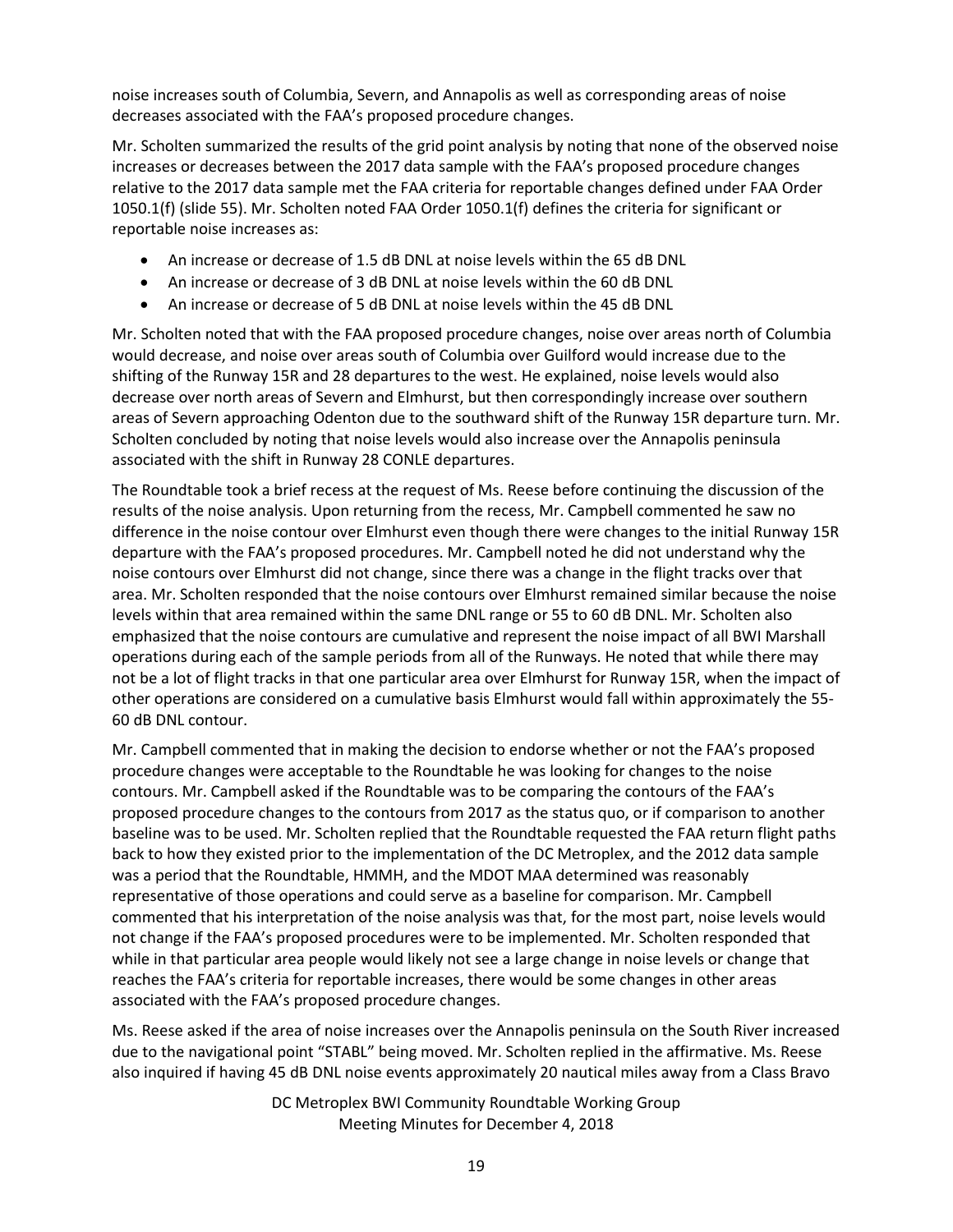airport was normal. Mr. Scholten replied that there are 45 dB DNL noise events at other airports at large distances from the airport, but the extent of noise events at 45 dB DNL often depends on the airport and how their procedures are designed. Ms. Reese inquired if historically BWI Marshall has dealt with noise issues nearly 20 miles out from the airport. Mr. Kurt Hellauer of HMMH responded that the FAA's Part 150 program does not publish noise contours or evaluate noise events down to that level. Mr. Scholten concurred with Mr. Hellauer and added that although the FAA does not consider noise events down to 45 dB DNL under Part 150, the FAA does consider noise levels down to 45 dB DNL for the analysis of airspace actions and considered noise impacts down to the 45 dB DNL level under the Environmental Assessment (EA) for the DC Metroplex.

Mr. Campbell inquired if the altitude where aircraft currently initiate the turn to the west for Runway 15R departures is currently at 850 feet MSL, and if so, will this altitude change or remain the same if aircraft initiate the turn based on a 1 Nautical Mile distance from the Baltimore VOR/DME as proposed in the FAA's procedure changes. Mr. Scholten responded that the altitude of 850 feet MSL is where Runway 15R departures can start their initial turn westbound today, and that the altitude reach at 1 Nautical Mile depends on individual aircraft performance and weather. He continued and explained on average with the FAA's proposed procedures it is anticipated Runway 15R departure aircraft would be 230 feet higher than they are today and 240 feet higher than in 2012 when making the initial turn to the west.

Mr. Roth commented that the 2014 data on the MDOT MAA website had different noise contours for the Noise Abatement Program (NAP) compared to the 2012 contours presented as part of the FAA proposed procedure analysis. Mr. Roth inquired as to what could cause these differences since both contour sets were based off of modeled data. Mr. Scholten responded that there are quite a few differences between the data samples used to develop the 2014 contours for the BWI Marshall NEM and those used to develop the contours for the 2012 data sample included in the analysis of the FAA proposed procedure changes. More notably, Mr. Scholten explained the differences in fleet mix, runway usage, the duration of the data sample periods, and the fact the 2012 data sample was for the winter season compared to the annualized sample used for the 2014 NEM. Mr. Roth commented on the difference in the 65 dB DNL contour between the 2012 and 2014 data samples and inquired why there was such a difference. Mr. Scholten responded that the difference in the 65 dB DNL contour is largely attributable to the variations he previously referenced, and that the 2012 data sample represented a snapshot in time of BWI Marshall operations and were not necessarily of operations that would occur with an annualized contour such as what was modeled for the BWI Marshall 2014 NEM.

Mr. Roth noted that the Roundtable's goal has been to return flight paths to historical locations where they existed prior to the implementation of the DC Metroplex, and that it would be helpful to have a graphic comparing the DNL grid point analysis results for the 2012 data sample to the 2017 data sample modified with aircraft simulated to fly the FAA's proposed procedures. Mr. Scholten responded this is something that could be provided to the Roundtable at a later time and that the MDOT MAA would consider Mr. Roth's request.

Mr. Roth pointed out it appears the FAA's proposed procedures are just shifting noise from one location to another. Ms. Kimberly Prium concurred and noted that it looks like the noise is just shifting from the north of the center of Columbia to the south. She inquired if it was possible to monitor the noise levels in these areas if the FAA were to implement the proposed procedure changes and compare the monitored noise values to those modeled and presented as part of this noise analysis. Mr. Scholten responded that the MDOT MAA was in the process of acquiring a new NOMS system, and as part of the system, new noise monitors would be installed over time that would have the capability to monitor aircraft noise levels at various locations including those associated with the FAA's proposed procedures.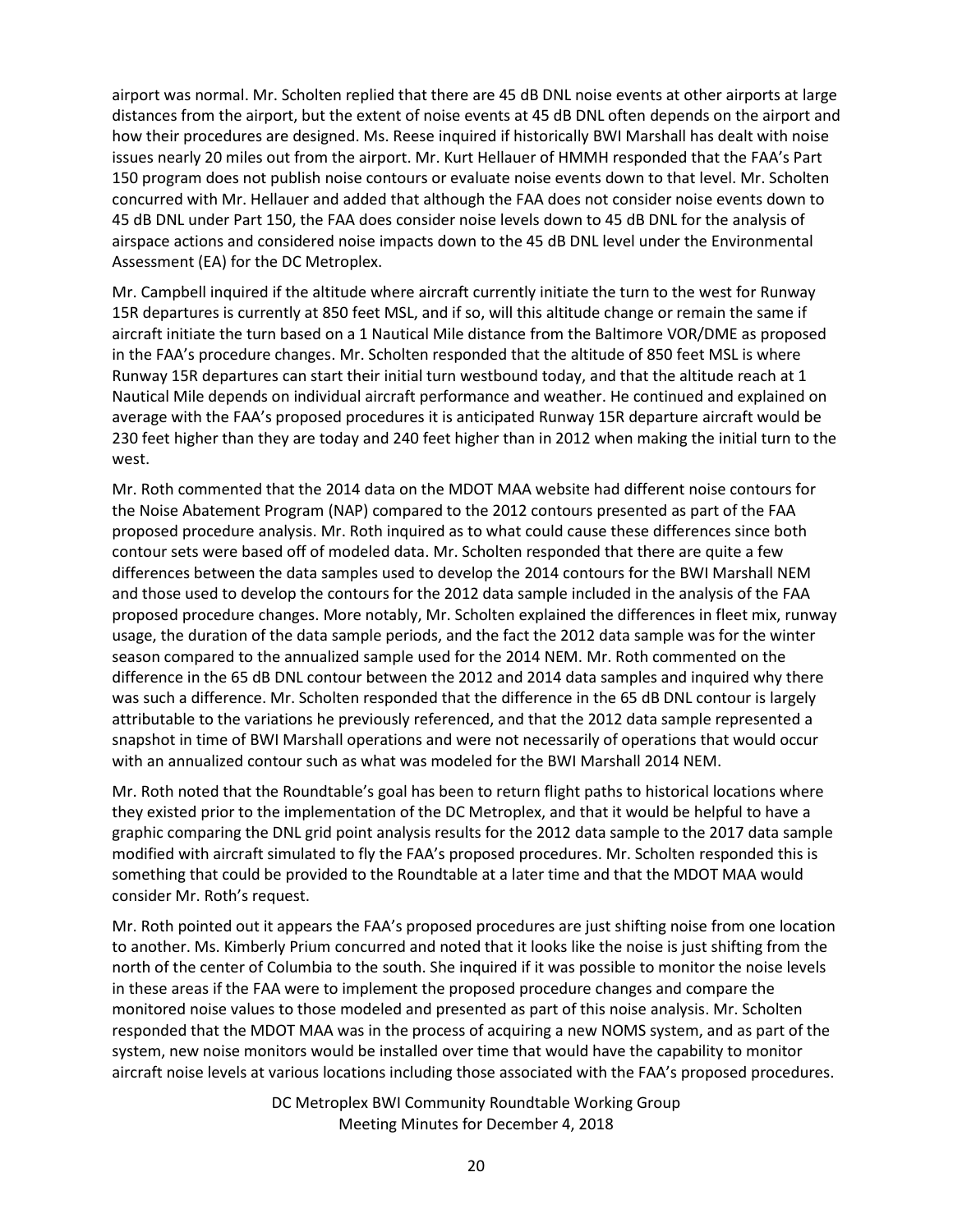Ms. Prium concluded by noting that in the past the FAA has proposed one procedure change, and then implemented another, and it is crucial for the Roundtable to monitor noise levels after the FAA's proposed procedures are implemented to ensure they align with the noise levels documented in HMMH's and the MDOT MAA's technical noise analysis.

Mr. Roth asked what data sources were used to determine compatible versus non-compatible land use. Mr. Scholten responded that land usage data was obtained from the State of Maryland and supplemented but was unsure of the exact data sources and could provide the sources to the Roundtable at a later time. Mr. Roth noted the reason why he asked about the land use data was because the land use in and around BWI Marshall has been changing, especially in the area along the Route 1 corridor. Mr. Roth also asked what year the ACS data was from and whether it was from 2016 or was actually from 2015 but reported to be 2016. Mr. Hellauer responded that the ACS data was based on a rolling five-year survey so 2012 would be the first year of the 2016 ACS sample and 2016 would be the last, with each new yearly edition of the ACS dropping off the prior survey's oldest year.

Mr. Roth commented that the reason he's inquiring about how population counts and the number of households were determined in the ACS is because there has been significant development within the 60 to 65 dB DNL contour in the vicinity of the intersection of Interstate 95 and Maryland Route 175. Mr. Roth specifically highlighted recent development in the areas surrounding Howard Square and Blue Stream and that these residential projects did not exist three years prior and inquired whether or not the land use depicted within the 60 to 65 dB DNL contour captures this new development. Mr. Hellauer responded that at the level of zoom depicted in the various graphics, it would be difficult to tell, but as a follow up analysis Census Blocks in this area could be reviewed to determine which Blocks experience noise level increases with the FAA's proposed procedures and the relative population of those blocks. Mr. Reese responded that this is valuable information that the Roundtable will take back to the Anne Arundel County Council as it needs to be considered in the county's general development plan. Mr. Roth concluded by noting that the development that has recently occurred along Route 1 corridor is very controversial, and that increased aircraft noise would only add to anger from residents regarding overcrowding in the area.

Ms. Prium inquired if HMMH reached out to the respective county's Department of Planning and Zoning for population data. Mr. Hellauer responded HMMH did reach out to Baltimore Metropolitan Council, but that they referred HMMH to the 2016 ACS 5-Year population estimates which HMMH had already included in the population analysis. Mr. Campbell commented that while counties do maintain their own sets of population data, the data is often at a large scale that is intended to be used for transportation planning and not at the level of detail maintained by the US Census.

Mr. Brasher commented that in 2017 data sample there were concentrations of flights on the southern side of the South River associated with Runway 28 CONLE departures, and that the FAA's proposal is to move the concentration of these flight paths to the northern side. Mr. Brasher continued, and highlighted that dispersion of flight tracks over the South River depicted in the 2012 data sample was good, but the concentration of the flight tracks in the FAA's proposed procedure modifications to the north side of the South River over Annapolis was bad. Mr. Brasher also explained that he could not see the concentration of the flight paths in the DNL grid point results, and that the results give the impression that there is a large amount of dispersion in some areas that are in fact flown over by highly concentrated flight paths. Mr. Brasher inquired about the 2012 and 2017 DNL grid point analysis graphics, and why the 2017 graphic's noise results do not seem to indicate aircraft flight paths became highly concentrated in 2017 over some areas when compared to 2012. Mr. Scholten responded that while the grid points don't show concentration, the flight track density analysis was provided to help provide a perspective on how the concentration of flight paths has changed over time and may change if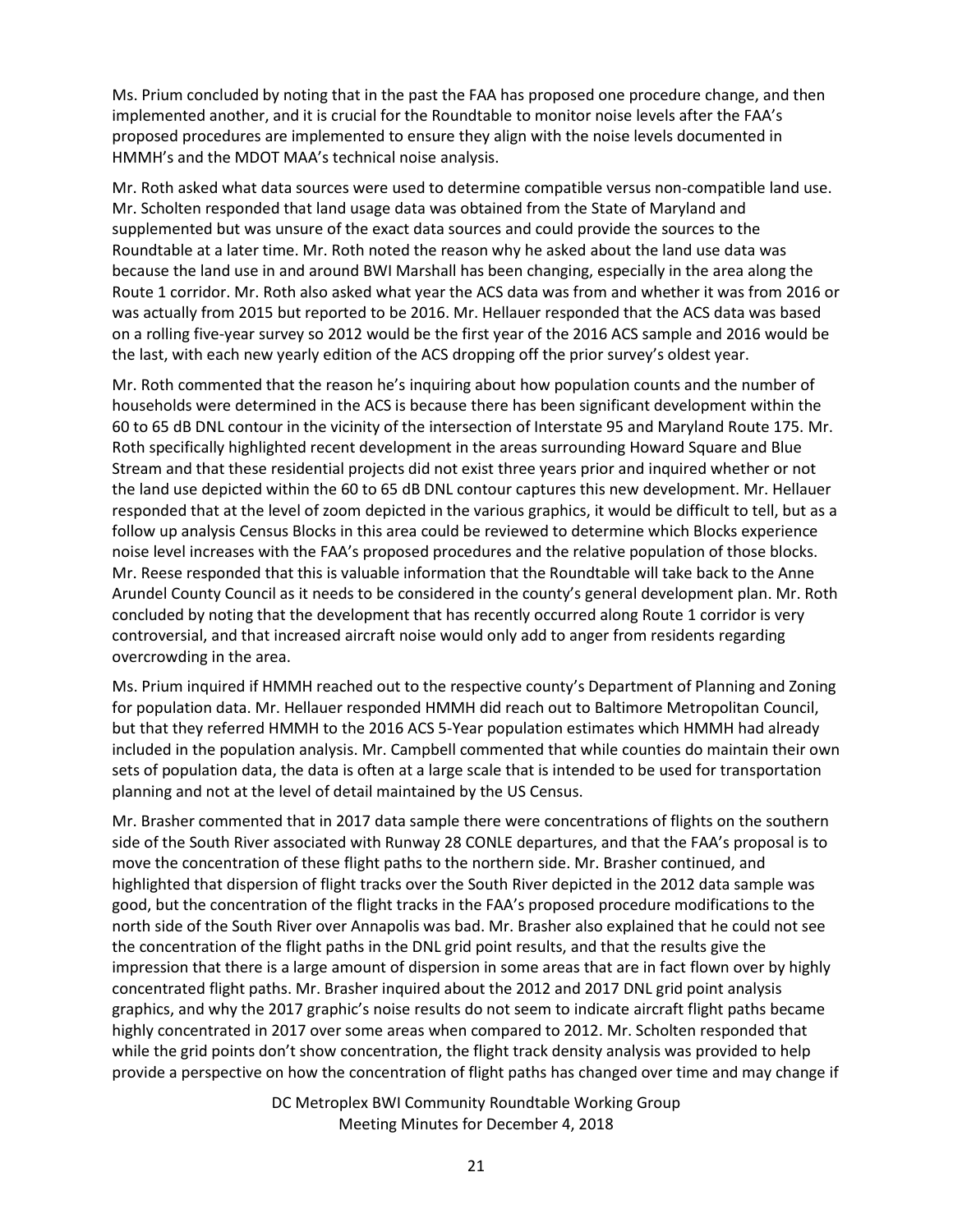the FAA's proposed procedures are implemented. Mr. Royce Bassarab of HNTB commented that if it were possible to show grid points at smaller increments such as 1 dB DNL between the 45 and 50 dB DNL levels the concentration of flight tracks in the grid point analysis graphics would likely be more apparent. However, since 5 dB increments were used, all the grid points between 45 dB DNL and 50 dB DNL and other 5 dB DNL intervals appear the same.

Mr. Reese inquired whether the noise analysis considered BWI Marshall operations that were not anticipated to change with the FAA's proposed procedures such as arrivals to Runway 33L. Mr. Scholten responded in the affirmative and highlighted that all flight tracks were included as part of the analysis even if they involved flight tracks from procedures the FAA was not proposing to change.

Mr. Brasher inquired as to how actual aircraft flight tracks and altitude profiles were used to develop the inputs for the noise and flight track analysis. Mr. Scholten responded that altitude profiles and lateral profiles was recorded from the radar data and that all profiles were used in the noise and flight track analysis regardless of if the aircraft was an arrival or a departure. He explained that in terms of arrivals, there were few FAA proposed procedure changes outside of the change to the downwind leg for Runway 28 arrivals and that most arrival aircraft from the 2017 data sample were not modified in the 2017 sample modified to simulate flying the FAA's proposed procedures. Mr. Brasher asked if the radar data used in the noise and flight track analysis was for all aircraft or only those aircraft flying under instrument flight plans. Mr. Scholten responded that noise and flight track analysis utilized data from the MDOT MAA's NOMS and included all radar data from the NOMS for aircraft flying under instrument and visual conditions approaches. Mr. Scholten explained that while the NOMS may not have recorded flight tracks associated with some small GA aircraft operating in the vicinity of BWI Marshall, it captures a majority of BWI Marshall operations and includes aircraft lateral and vertical profiles regardless of whether the operation is conducted under instrument of visual conditions.

Ms. Curry inquired on how questions from the Roundtable about the FAA's proposed procedure changes should be provided to the FAA. Mr. Shank responded that the Roundtable should prepare a set of questions and then provide them to the MDOT MAA. The MDOT MAA will then answer the questions they can regarding the proposed procedures, and those that can't be answered would be transmitted to the FAA.

### **Deliverables:**

- MDOT MAA to provide their understanding of the FAA's rationale as to why there is an altitude restriction of at or below 7,000 feet (MSL) at the navigational point RAISN for the FAA's proposed Runway 28 CONLE departures and the average altitude of aircraft crossing RAISN and climb gradient to reach that altitude
- MDOT MAA to provide a summary of the fleet mix at BWI Marshall for Jet, Turboprop, Piston Prop, and Helicopter for each of the sample periods and a summary table of use by runway
- MDOT MAA to provide the sources data used to develop graphics depicting compatible and noncompatible land use
- MDOT MAA to provide graphic showing US Census blocks experience increases in noise with FAA proposed procedures at 60 dB DNL and greater
- MAA to provide graphic comparing modeled DNL grid point results of 2012 data sample to 2017 data sample modified to fly FAA proposed procedures

# **3. ROUNDTABLE DISCUSSION**

# *Steps moving forward*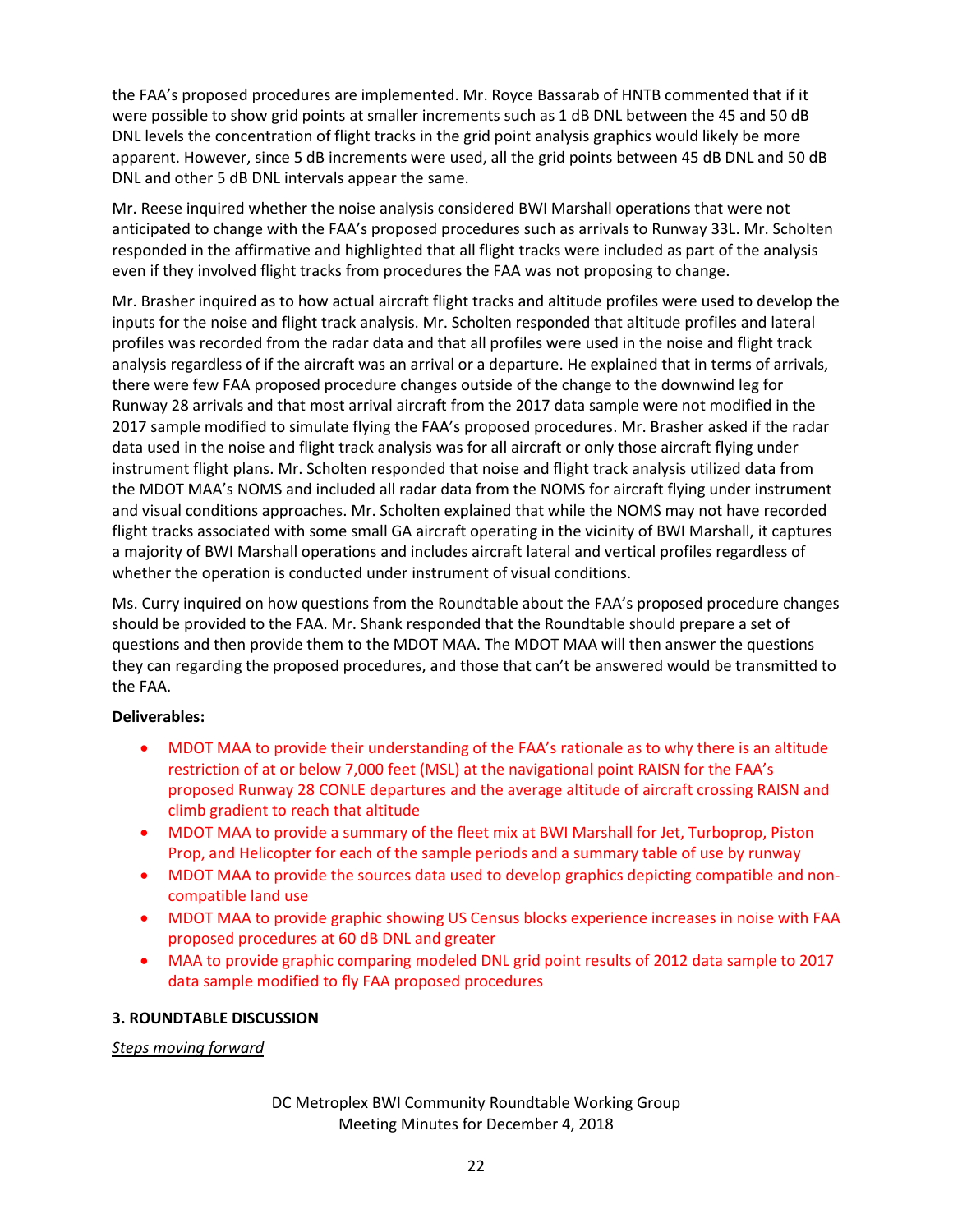Mr. Chancellor noted he could not recall what the FAA expected of the Roundtable with regards to the proposed procedure changes when they were originally presented at the April 24, 2018 meeting. Ms. Robin Bowie of the MDOT MAA responded that it was her understanding the FAA wanted a recommendation from the Roundtable on the procedures. She continued, and noted that since that Roundtable had questions, they should compile them into a consolidated list and then send them to the MDOT MAA. Ms. Bowie noted the MDOT MAA would then assemble the questions into a matrix, answer whatever questions the MDOT MAA is capable of, and provide the matrix to the FAA so they can answer any questions that remain.

Ms. Curry commented that Baltimore County was not represented at tonight's Roundtable meeting and that she believes it's important that they be a part of whatever decision is made regarding the FAA's proposed procedure changes. She also mentioned that because of the recent elections, not everyone has had an opportunity to show up to the meetings. Ms. Reese responded that MDOT MAA's legislative liaison has been reaching out the get replacements and she has also been making phone calls to newly elected representatives offices to get new representation. Ms. Reese inquired as to what aspects of the FAA's proposed procedure changes affected Baltimore County.

Mr. Roth discussed that the Roundtable previously took the unanimous position that aircraft flight paths should be returned to how they existed prior to the implementation of NextGen and the DC Metroplex, and that the Roundtable should not waiver from that position as doing so may diminish the Roundtable's authority moving forward. He suggested that instead, the Roundtable should evaluate the FAA's proposals on whether or not they align with the flight paths returning to how they existed prior to the implementation of the DC Metroplex. Mr. Chancellor interjected and noted that he would like to caveat Mr. Roth's suggestion, and add that the Roundtable would be willing to accept multiple iterations of FAA proposed procedure changes provided they aligned with the Roundtables goal of returning flight paths to pre-Metroplex locations or contributed toward reaching that final solution. Mr. Roth concurred, and noted Mr. Chancellor's suggestion could be included as part of the assessment of the FAA's proposed procedures.

Ms. Reese commented that Mr. Scholten described the FAA's proposed procedures as being mature, and the Roundtable does not have assurances from the FAA that they won't move forward with implementing them with or without the Roundtable's input. Ms. Reese highlighted it was her opinion the Roundtable should provide a timely and comprehensive assessment of the procedures to the FAA. Mr. Roth concurred it is important to move forward with providing a Roundtable assessment of the proposed procedures regardless if the FAA chooses to work with the Roundtable as doing so would add value to the work the Roundtable has done coordinating with elected representatives and in pursing legal action against the FAA. Mr. Brasher responded that the Roundtable does not have approval authority, but that perhaps the best course of action would be for the Roundtable to simply provide comments on the FAA's proposed procedure designs. He continued that his comments on the proposal are that the FAA making an effort to return flight paths to historical locations were good, but not addressing the dispersion of flight paths or issues with arrivals were bad. Mr. Brasher concluded by noting that if he were to give a vote on the proposed procedures at tonight's meeting he would not vote for the proposal, as he believes the Roundtable should simply provide comments back to the FAA and not necessarily bring endorsement of the procedures to a vote.

Ms. Curry inquired if comments should be collected within the next week and sent to the MDOT MAA and FAA. Mr. Roth suggested the Roundtable assemble questions and comments together in small chunks and then vote on which items to provide as feedback to the FAA. Mr. Reese concurred, and noted the Roundtable needs to agree and vote on a cumulative list of the comments moving forward.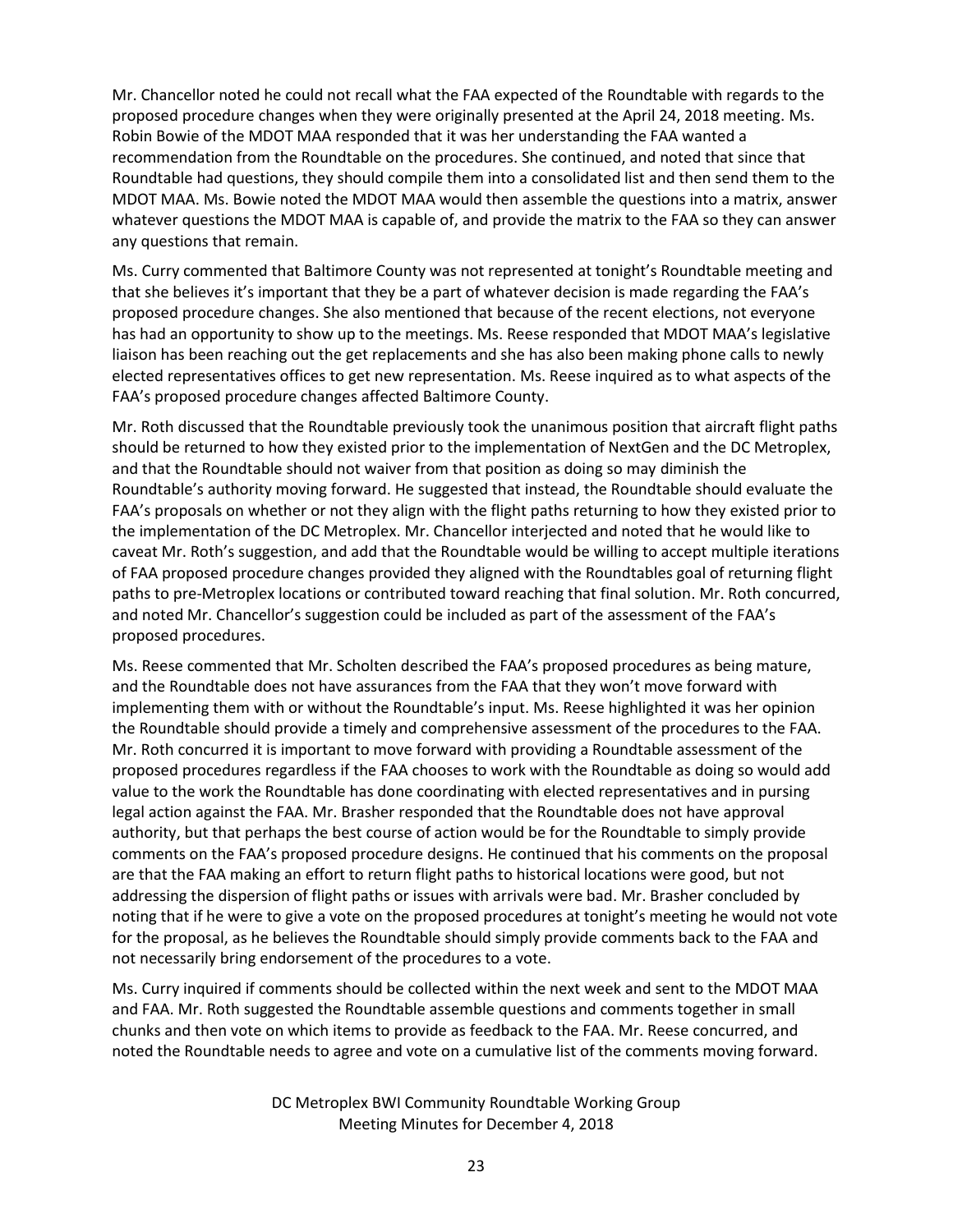Mr. Reese commented that while the Roundtable can comment on the FAA's proposed procedures, he hoped no one was under the allusion that the Roundtable would have an impact on the FAA's behavior regarding the proposed procedure designs. Mr. Reese stated it is likely the FAA is simply trying to fulfill a requirement to solicit feedback from the public, and the FAA will ultimately decide whether or not the procedures are implemented regardless of the Roundtable's actions.

Mr. Scholten presented the meeting minutes from the April 24, 2018 Roundtable meeting, and noted that at that meeting Ms. Jennifer Solomon, Eastern Regional Administrator of the FAA, stated that the FAA was seeking a recommendation from the Roundtable on the proposed procedures. Mr. Chancellor read the minutes and highlighted that in the April meeting with the FAA stated that "once a recommendation is received from the Roundtable regarding the proposed procedures, the procedures can then be put through the environment review and public comment process as well as safety checks to verify that they comply with the FAA's mission". Mr. Chancellor also recalled the FAA stated at the April meeting that they would be open to making adjustments to the proposed procedures based on input from the Roundtable but was not sure if it was recorded in the April 24, 2018 Roundtable meeting minutes.

Mr. Chancellor commented that he would prefer the Roundtable approach providing feedback on the FAA's proposed procedures in a fashion similar as to what was done in the letter sent from Howard County to the FAA. Mr. Chancellor noted the Roundtable should move forward with dialogue with the FAA and discuss the Roundtable's questions regarding the proposed procedures and provide suggestions for changes to keep the process moving. Mr. Roth agreed with Mr. Chancellor, but suggested there should be further discussions within working groups before having a dialog with the FAA and then voting on a response at the next Roundtable meeting.

Ms. Prium commented that she appreciated the efforts of Roundtable members in getting the FAA to change flight procedures and hoped that the Roundtable could soon make progress on providing relief to residents. Ms. Prium noted that it would be helpful to the Howard County Executive to have a list of recommendations from the Roundtable to review and determine what position the County should take. Ms. Prium highlighted Howard County has ongoing litigation against the FAA and that the County Executive needs to ensure whatever position the County decides to take will not complicate the litigation. Mr. Roth commented that in regard to lawsuits, that he hoped the FAA will be forced to take action through the legal system since actions mandated through the legal system cannot be easily undone at a later time.

Mr. Roth inquired if an assessment of the FAA's proposed procedure changes would be sufficient with regards to what aspects of the FAA's proposed procedure changes did and did not align with the Roundtable's objectives. Ms. Reese interjected that while there are different types of representatives on the Roundtable, the job of the Roundtable is to make a decision and vote based on the best data available at the time. Ms. Reese inquired with members if there were any items with regards to the FAA's proposed procedures to which the Roundtable could bring to a vote at tonight's meeting.

Mr. Verchinski asked Mr. Shank if the FAA would consider any recommendations brought forward from the Roundtable because the Roundtables previous experiences with the FAA indicated they may walk away from the process. Mr. Shank responded that he could not answer for the FAA, but the MDOT MAA would try to get the FAA to consider the Roundtable's recommendations. Mr. Reese interjected, and noted that while he would like to make progress on having the FAA implement some aspects of the FAA's proposed procedures. However, at the same time, Mr. Reese would also prefer the Roundtable provide an assessment to the FAA of the proposed procedure changes with regards to the Roundtable's original requests. Mr. Reese highlighted that regardless of what the Roundtable thinks of the FAA's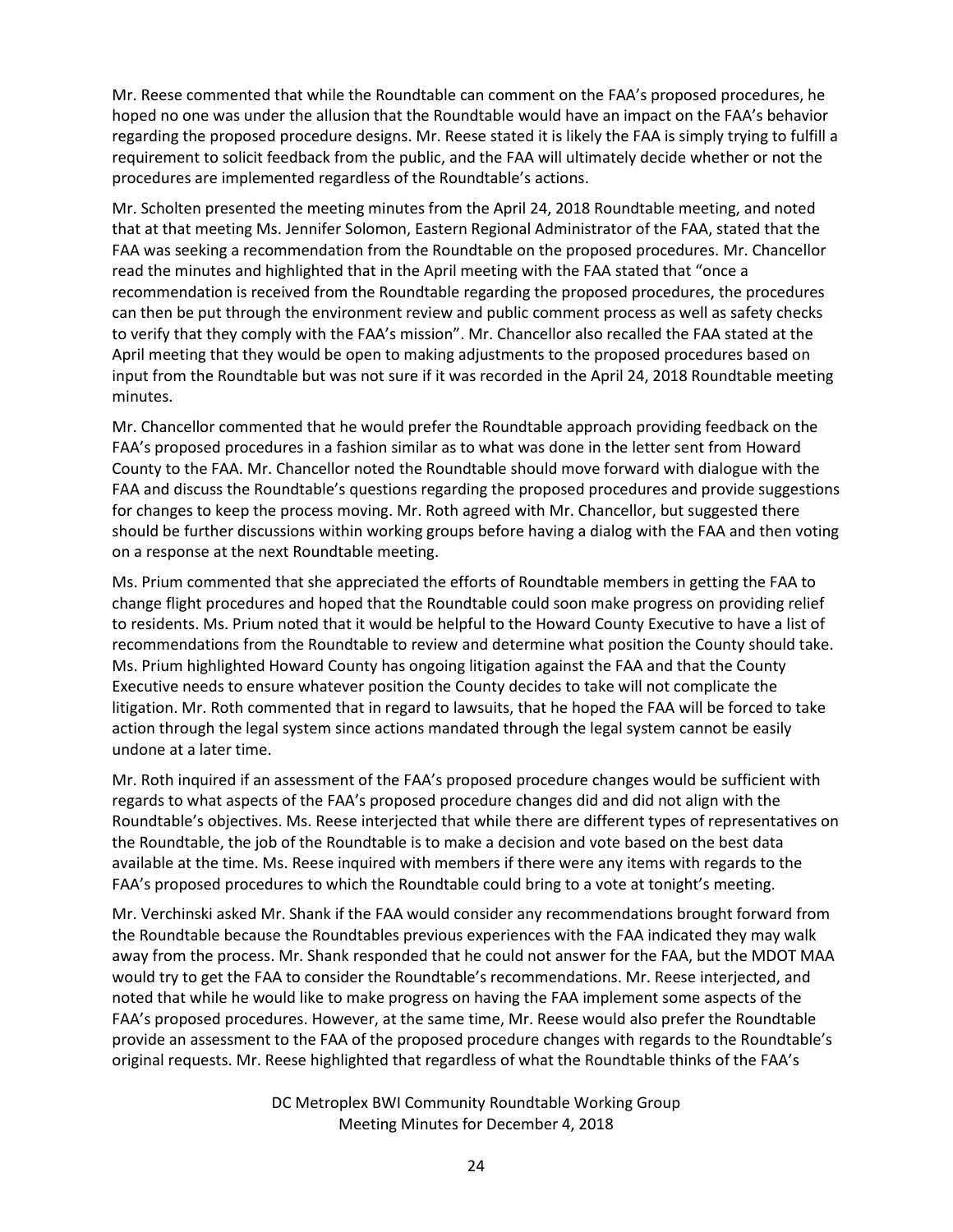proposed procedures, the FAA will ultimately decide whether or not they should be implemented as they designed the procedures.

Mr. Roth commented that the Roundtable's response to the FAA should be structured such that it indicates the Roundtable reviewed the proposal and technical analysis provided by the MDOT MAA of the proposed procedures, and in an enumerated list provide details on which aspects of the procedures meet or do not meet the Roundtable's goals. Mr. Brasher commented that he would like a holistic response to address the whole framework of the Roundtable's original request and noted that this was necessary because some people are going to be happy with the FAA's proposed procedure changes whereas others will be disappointed that they are not getting relief.

Ms. Reese suggested the Roundtable draft a letter assessing the FAA's proposed procedure changes in a format consistent with those previously provided by the Roundtable to the FAA that included extensive detail and graphics regarding the Roundtable's positions. Mr. Chancellor responded that the letter Ms. Reese was referencing took about a month to complete and involved extensive coordination among Roundtable members before the letter was finally submitted to the FAA. Mr. Roth noted that in this case, a new letter would be created from scratch but would follow the same outline as pervious letters submitted by the Roundtable to the FAA. Ms. Reese suggested she initially write the letter and then distribute the letter to the Roundtable for review and comment. Mr. Brasher commented that he agreed the Roundtable should write a letter regarding the FAA's proposed procedure changes and noted that the creation of the letter should not be rushed as it represents another important step for the Roundtable moving forward. Mr. Chancellor noted that one issue he had with the process of drafting a letter as suggested by Ms. Reese was that some members of the Roundtable may not give comments until they are asked to do so via e-mail, and once they do, they will be public. He noted it may be more difficult to get consensus with all Roundtable members comments being public due to the various e-mail correspondence that is anticipated to occur between individual Roundtable members.

Mr. Chancellor summarized that his position is that the FAA's proposal has a lot of negative aspects but also does have some positives. He noted one positive of the FAA's proposal is the modification to departures off of Runways 15R and 28 to better align flight paths with historical locations, although he would still like to see the flights better dispersed rather than re-distributing operations. Mr. Chancellor explained in terms of the departure procedure changes associated with the Annapolis peninsula, it was his opinion that the Roundtable does not have to state to the FAA they accept this proposed change and could suggest the FAA leave the procedure as it is today provided it continues to be safely operated. Mr. Chancellor concluded by noting that in terms of the FAA's proposed T-Routes and arrival changes, he believed these changes were technologically important but don't really address the Roundtable's original resolution.

Mr. Roth commented that he believed a lot of consensus building would need to take place among members prior to sending the letter to the FAA providing an assessment of the proposed procedure changes. Mr. Chancellor responded he did not disagree, but also did not think members opinions would change dramatically over the next few weeks.

### *Schedule next meeting*

Ms. Curry inquired if there would be a January Roundtable meeting and that if working on the letter to the FAA regarding the proposed procedures was something the Roundtable wanted to cover at that meeting. Ms. Reese responded that she would work to write the letter in smaller groups over the next few weeks and that the Roundtable should not do so during a Roundtable meeting. Mr. Roth concurred with Ms. Reese and noted that there should be a vote on the letter at a January meeting. Ms. Reese proposed to have the January meeting with the draft letter to the FAA populated beforehand and a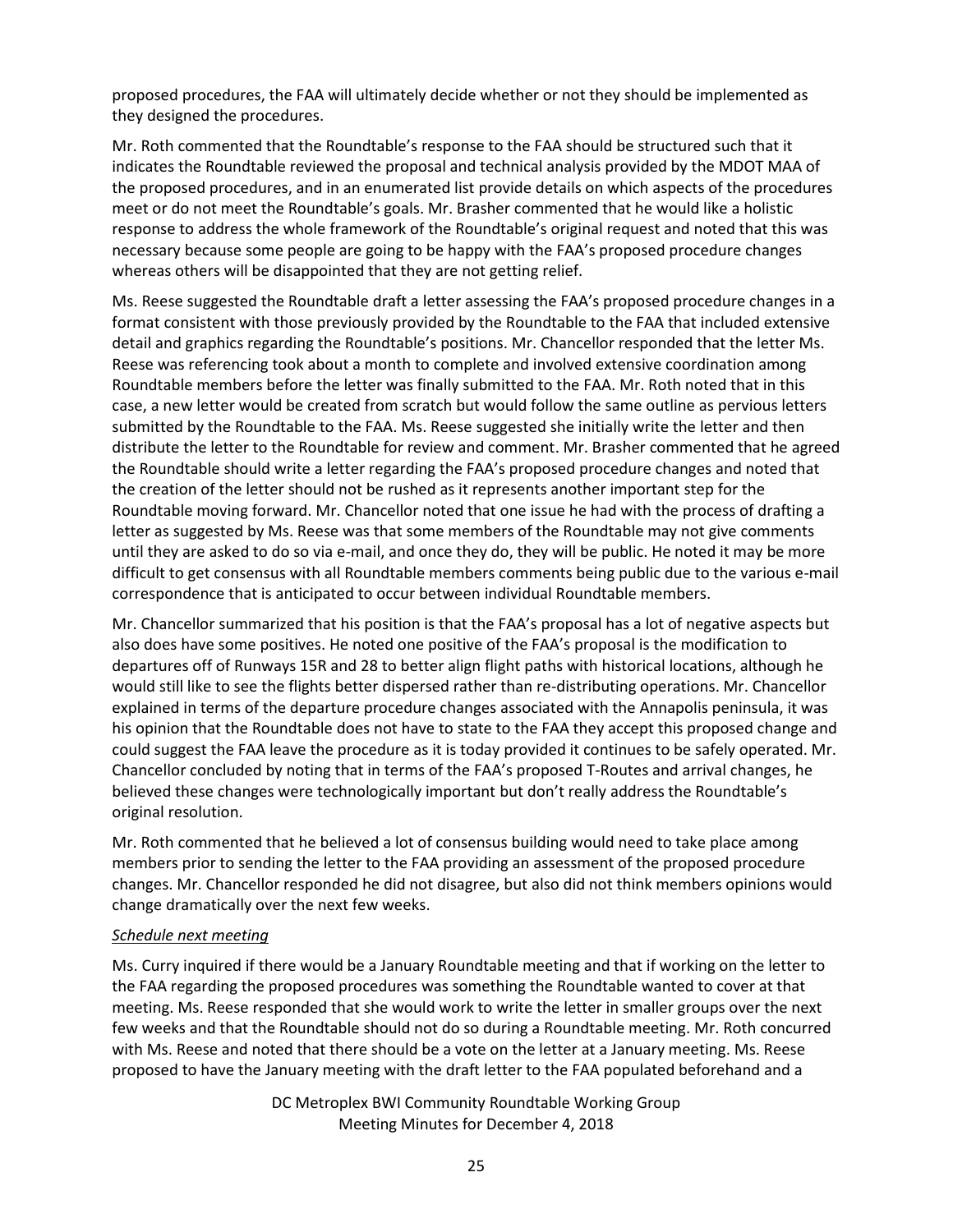singular agenda item for the January meeting to be discussion of the letter. Ms. Reese suggested the letter could then be finalized with potentially one or two more edits prior to distributing to the FAA the over the course of the following week.

Ms. Curry commented that she would like to have a half hour at the January meeting to discuss the Roundtable's future. Mr. Verchinski concurred with Ms. Curry, and explained that the Roundtable does not have a defined path forward. Mr. Roth disagreed with Mr. Verchinski, and noted he believed the Roundtable has gotten the FAA to respond to the Roundtable's request and now the Roundtable's path forward was to technically evaluate and respond to the FAA's proposed procedure changes.

Mr. Chancellor commented that the consensus was to craft a letter focused on the FAA's proposed procedures that would be vetted and worked out through a series of conference calls and e-mails among Roundtable members in preparation for review at the January meeting. Ms. Curry responded that the Roundtable generally meets on the third Tuesday of a meeting month. Mr. Roth commented if the January meeting were to take place the third Tuesday of January, a target for getting the final draft of the letter completed should be one week prior.

Mr. Roth inquired as to the timeline required to prepare a graphic the DNL grid point results from the 2012 data sample compared to the 2017 data sample modified for aircraft to fly the FAA's proposed procedures. Mr. Shank noted that the MDOT MAA would speak with HMMH and follow up with the Roundtable on the timeline for the graphic. Mr. Scholten noted that the radar data for the 2012 data sample is more limited than that used for the other sample periods used in the MDOT MAA's technical analysis and that the graphic would be clipped to the extent of the 2012 radar data.

Ms. Reese noted that the next Roundtable meeting would on January 15, 2019. Ms. Reese also noted that with regards to Roundtable member contact information, all members should ensure they have an alternate for themselves by the January meeting. She also suggested that the alternate not be the same as the next members alternate, because if those two members with the same alternate happen to be absent from a meeting the Roundtable risks not being able to reach a quorum. Ms. Reese concluded by noting that members should continue to keep email lists up-to-date and comprehensive to ensure information is being communicated effectively. Mr. Reese inquired if a test email from the Chair or Vice-Chairs could help with addressing keeping the e-mail lists up to date. Ms. Reese responded that she would send out an email with the comprehensive Roundtable e-mail list so everyone could copy the list for themselves and reminded Roundtable members to remain professional in their e-mail correspondence.

### **Deliverables:**

 Roundtable to develop draft letter to the FAA assessing the FAA's proposed procedure changes from the April 24, 2018 Roundtable meeting

### **4. PUBLIC COMMENT**

**Mr. Mark Peterson** of Elkridge discussed his concerns regarding the Purple Line that broke ground on August 28, 2018. He commented that Maryland Secretary of Transportation Pete Rahn learned of 30 residents upset about construction noise associated with the Purple Line construction and within a few weeks he suspended night construction. Mr. Peterson inquired as to why Secretary Rahn is not involved in the noise issues at BWI Marshall as it has been increasing over time. Mr. Peterson noted that Mr. Rahn should drive to DC and talk to US Secretary of Transportation Ms. Elaine Cho because litigation against the FAA has not yielded results. Mr. Peterson concluded by noting it was time for a face-to-face meeting between Secretary Rahn and Secretary Chao since the FAA would likely listen to the US Secretary of Transportation.